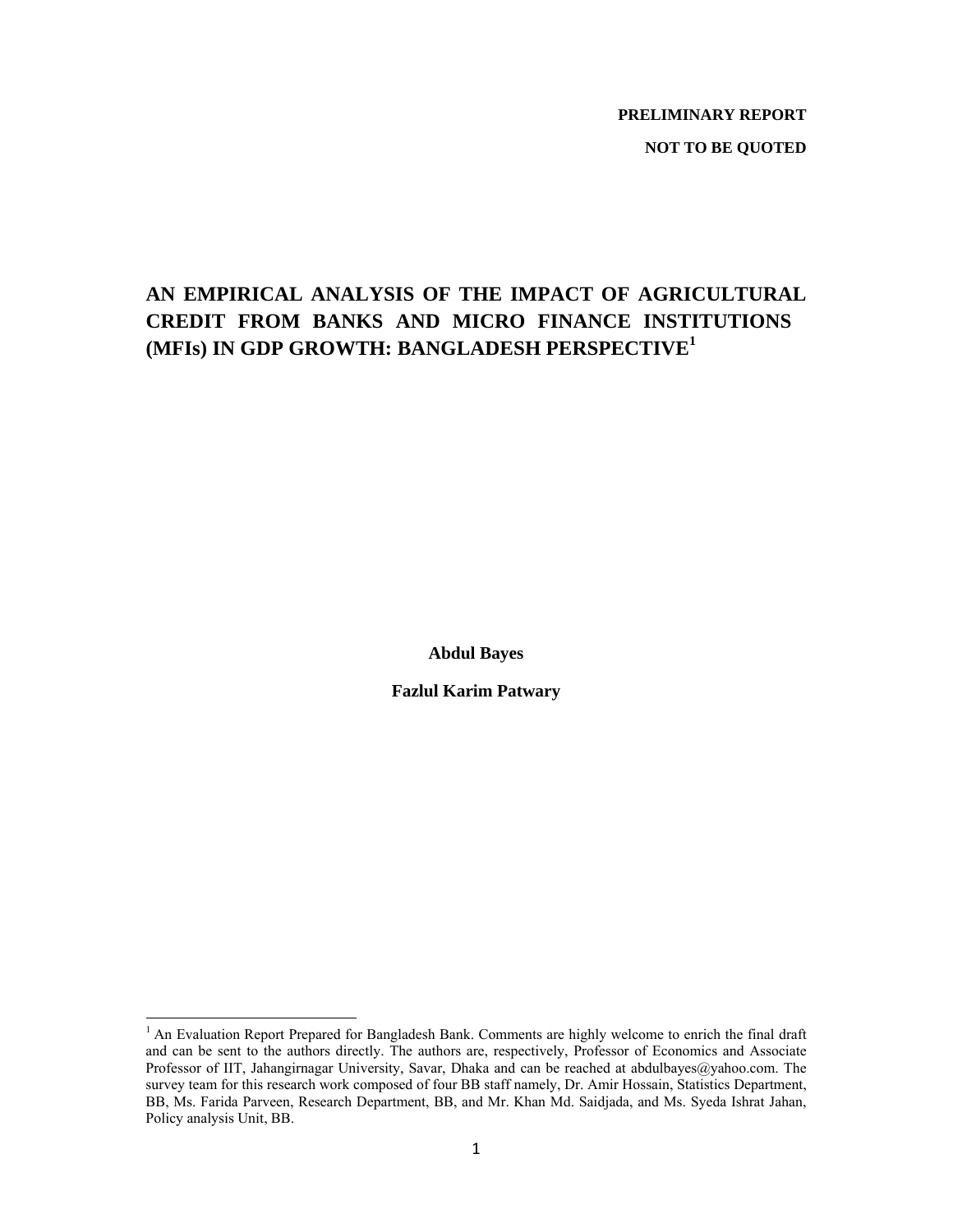## **EXECUTIVE SUMMARY**

### **1. Introduction**

At the moment, roughly one-fifth of Bangladesh's GDP originates from agricultural sector, and the sector absorbs about half of the total labor force of the country. Agricultural credit is being construed as an integral part of the modernization of agriculture and commercialization of rural economy. Agriculture as a sector depends more on credit than any other sector because of seasonal variations in farmers' returns and a changing trend from subsistence to commercial farming. The lack of access to credit not only deprives a person to put him in poverty; it also means that GDP is reduced in the absence of the contribution of the person concerned.

 Historically, the public sector stepped into the rural credit market –mainly through Krishi Bank – to help farmers come out of the clutches of money lenders/land-owners who, allegedly, charge usurious rate of interest. Over time, other financial institutions entered to cater to agricultural credit needs. But since the credit from the Krishi Bank or other institutions requires collateral, (especially land), the loans so disbursed seemingly went mostly to large and medium land owners at the peril of the poor farmers. On the other hand, the credit from NGOs has two problems: it requires that the borrower must have at least 50 decimals of owned land, and the loan is disbursed largely for non-farm activities. Thus, in one way or the other, the sharecroppers were denied of the access to credit by formal sources. Obviously, the inaccessibility disdained their contribution to GDP growth rate.

 It is in this backdrop, and in an epoch-making move, Bangladesh Bank (BB) has stipulated a special fund of Tk.5000 million to provide agricultural loans to the sharecroppers only – to those engaged in cultivation (at least for last three year), not being member of any NGO , and only for crop production. Brac, the largest NGO in the world, was given the responsibility of distributing the credit under its group-based lending polices. The programme started in December 2009, and so far could reach a vast number of sharecroppers (Number?) throughout Bangladesh.

#### **2. Research Methodology**

The present impact study is based on sample surveys done on target households – receiving this credit – and the control households without such loan. The total effective sample size is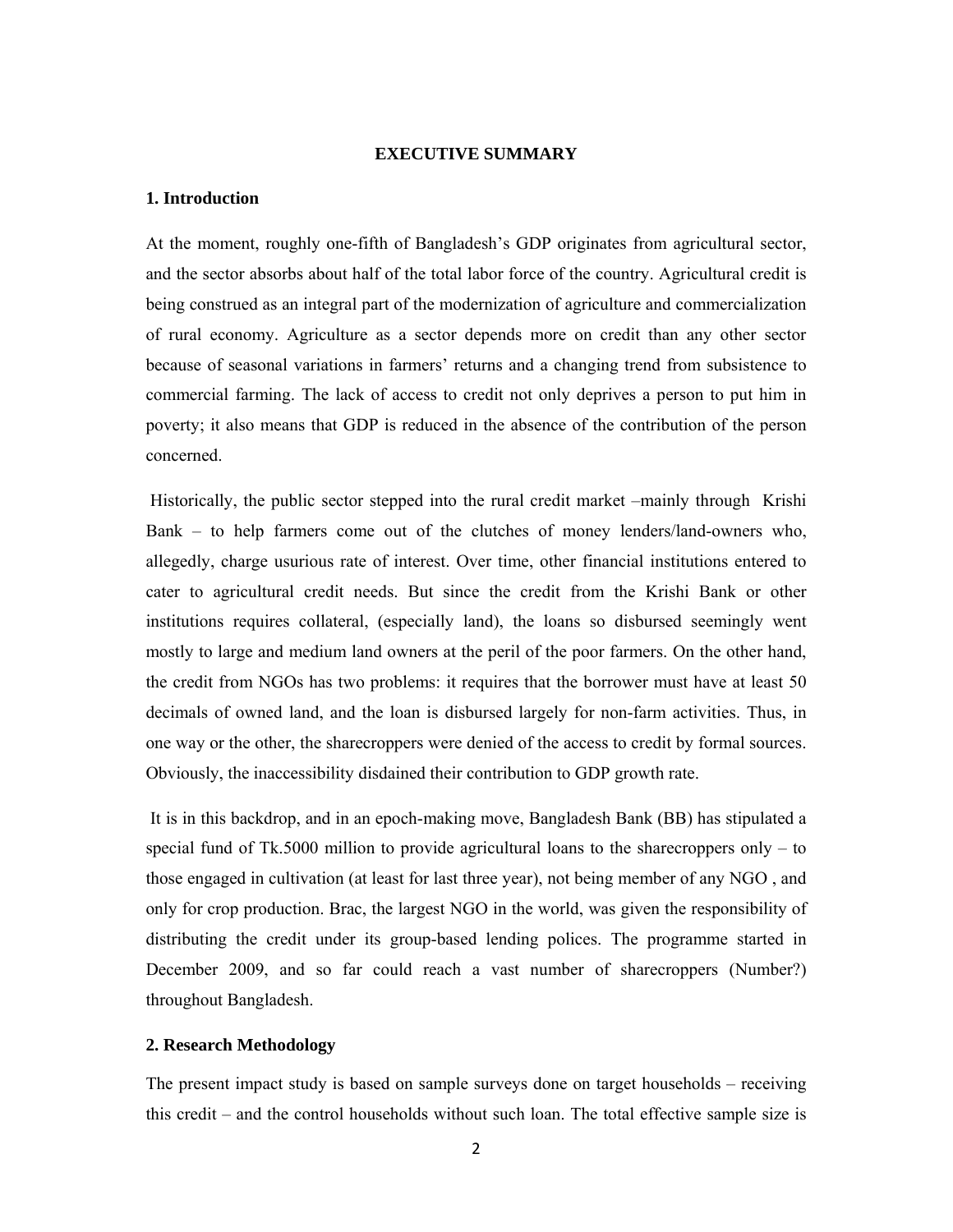400 distributed across 7 Divisions. The survey involved structured questionnaires to generate quantitative information relating to socio-economic and demographic parameters. Further, discussions with stakeholder in sample villages were held to gain qualitative insights to the impact assessment. A Multivariate Logistic Regression was run to ascertain the impact of the special credit for sharecroppers where the perceived change of economic condition of the household was treated as a dependent variable (Dichotomous), and related to some explanatory variables, including the access to the credit line.

#### **3. Major Findings**

## **3.1 Aggregate Scenario**

To start with, we can look at few of the aggregate statistics before taking up issues of impacts at household level. The programme seemingly progressed well. Information gathered from Brac shows that, out of the stipulated amount of Tk.5000 million, Tk.4440 million has already been disbursed as of May 2012 - across 204 Upazilas of 41 districts. A total of 175 thousand sharecroppers have accessed loan so far averaging Tk.12, 000 credits per applicant. Meantime, about 284 thousand sharecroppers joined as members in village organizations (VOs). Assuming that a member has to deposit Tk.50/month as saving, the amount of saving generated amounts to Tk.170 million/year. Nearly half of the borrowers seemed to have scaled up (taking successive loans by large amount), and the recovery rate from the loan is 98%.

#### **3.2 Impacts at Household Level**

#### 3.2.1 *Economic Impacts*

- o The average amount of loan received amounts to Tk.14,000 with a range of 8,000- 30,000. About 95% of the participants have repaid the loan timely. Again, accessing loan from Brac involved no 'extra money' whereas a survey shows that, even to access loans from NGOs, 1% of the loan money had to be paid by borrowers as 'extra'.
- $\circ$  Four-fifths (80%) of the borrowers now cultivate modern paddy (MV) as the available credit, to a great extent, eased the working capital constraint. In consequence, and for example, gains from increased yield almost doubled – from 8-10 maunds/bigha for TV to 15-20 maunds/bigha for MV.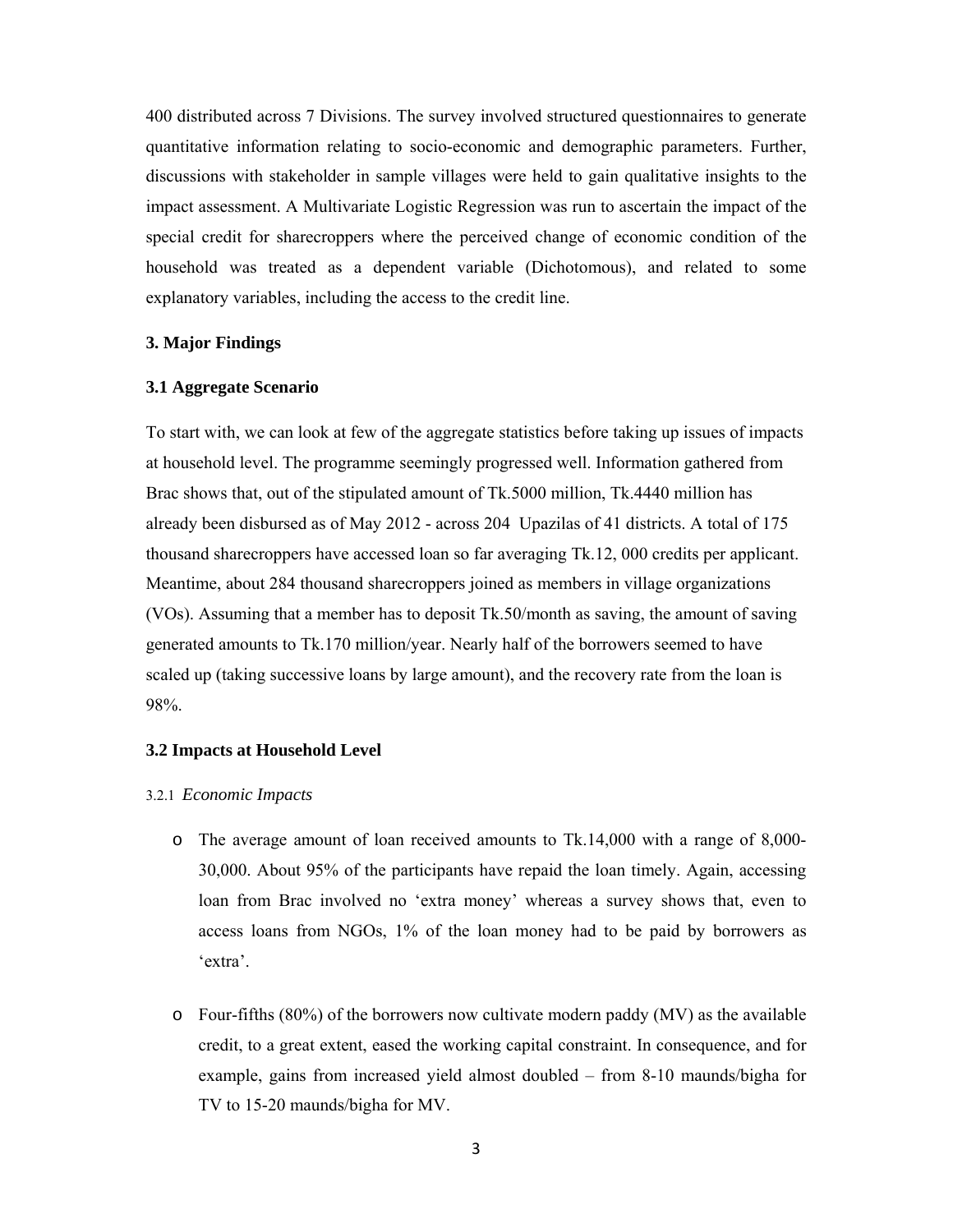- o Ninety per cent (90%) of the respondents reigned on the importance of loan for their economic uplift; three-fourths (around 75%) of the participants revealed that, in the absence of this particular loan, they would have to borrow from village moneylenders at an interest rate of 10% per month. In some areas, 10 maunds of paddy worth of Tk.8000 had to be surrendered to get a loan of Tk.10, 000 (for three months). This kind of dependency has also forced distress sales of agricultural output. The availability of credit from present source, reportedly, relieved them of the rough days of those hardships as they now have to part with Tk.1000 as service charge.
- o The 'beauty' of the current programme appears to be that it takes maximum 21 days from joining the group to approval of loan. This compares with more than half of the borrowers from NGO making three visits to get the loan.
- o It seems that, in the improvement of economic condition, membership of NGOs does matter. For example, among those who reported improved economic condition over the year, three-fourths (75%) of them are NGO members. This contrasts with 38% of non-members reporting positive change. Specially, roughly four-fifths (80%) target respondents reported a positive change, while in the case of control respondents, the share was just one-fourth (25%);
- o Econometric exercises (Multivariate Logistic Regression) carried out to relate change in economic condition with relevant explanatory variables show that: (a) responses about economic change aren't correlated in same Division (insignificant), but correlated at union level (significant); (b) all variables explain the economic change (improvement, same or deterioration after the loan) significantly excepting land ownership variable; (c) most importantly, for target farmers, the chance of having improved condition is about 2.2 times higher than the control ones.
- o In reply to a question as to how much interest rate would they accept before the programme is called off owing to financial constraint, one-third (66%) of the respondents agreed to accept 13% and almost all agreed to accept 12%.
- *3.2.1 Non-Economic Benefits* 
	- Knowledge on agricultural technology, banking through pass books leads to modernization and commercialization;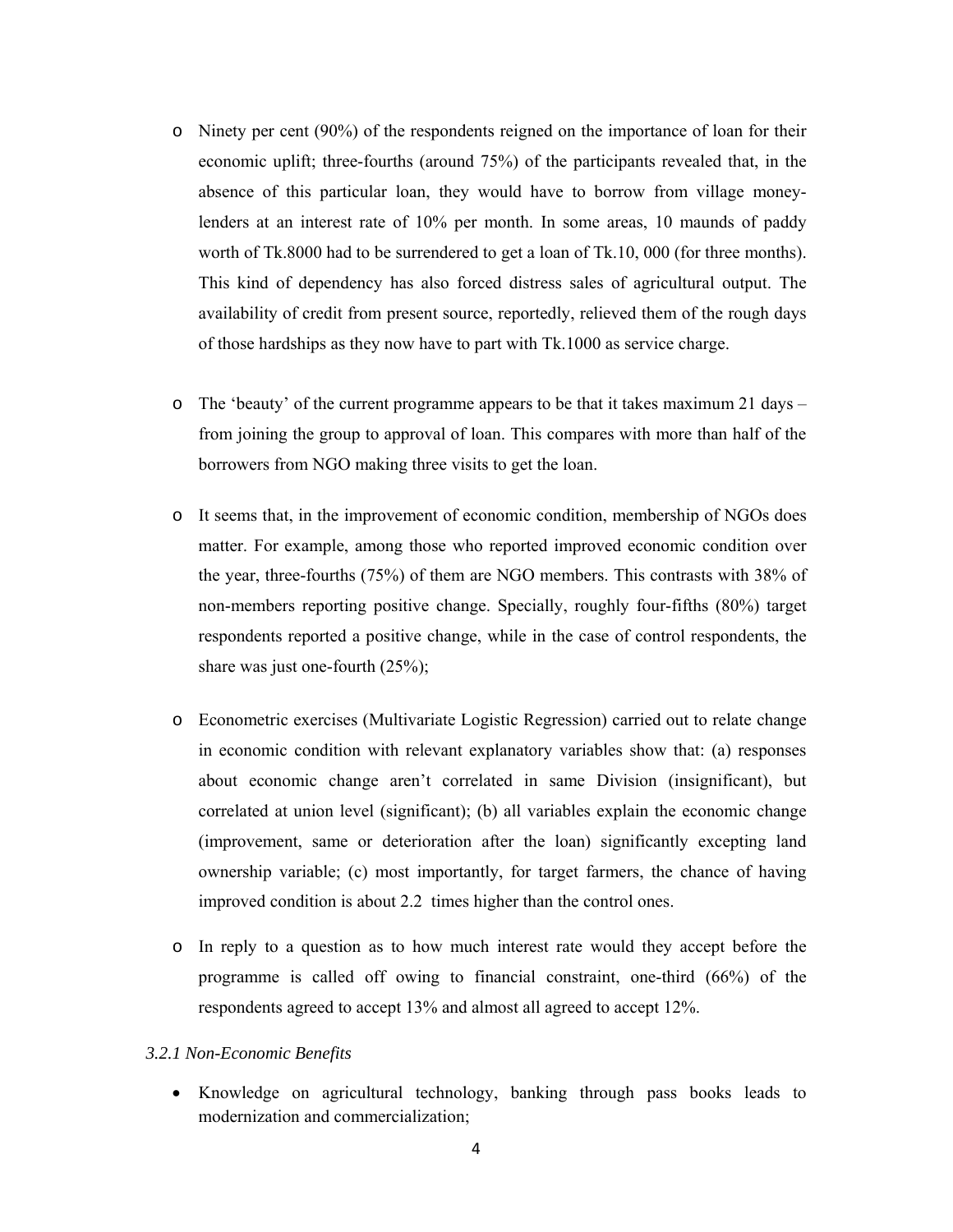- Group cohesion from regular monthly meetings: sharing experiences, savings mobilization, voices against vulnerability,
- Women empowerment: decisions on choice of crops, crop management, children's education, travels and recreation etc.
- Spill-over effects on non-borrowers
- Children's education: promise to be kept- private tutors, better schools.
- Housing condition: improved
- Access to Food: More and better quality food fish and occasionally meat unheard before.

# **4. Identified Problems**

- The survey data show that 10% of the borrowers shouldn't have got this loan either due to bigger land size or already accessing loans from other sources.
- As sharecroppers left earlier lenders (especially village owners and mohajons) in search of a 'soft' option like this credit, some of the inter-linkages were cut-off due to apathy from lenders.
- In some areas, and in the face of weak monitoring, over enthusiasm in getting loans at subsidized 10% led to misuse of the credit money.
- Only 30% of borrowers could scale up indicating that there is mismatch between structure of opportunities and the structure of endowments.
- Farmers complained about lower price of paddy.

# **5 Policy Suggestion**

Bangladesh bank should continue this special credit programme as the poorest of the villages get the opportunity of improving economic condition by utilizing the money. However, the problem of targeting should duly be addressed immediately. Second, time has possibly come to think whether a part of the loan could earmark for non-crop activities such as livestock.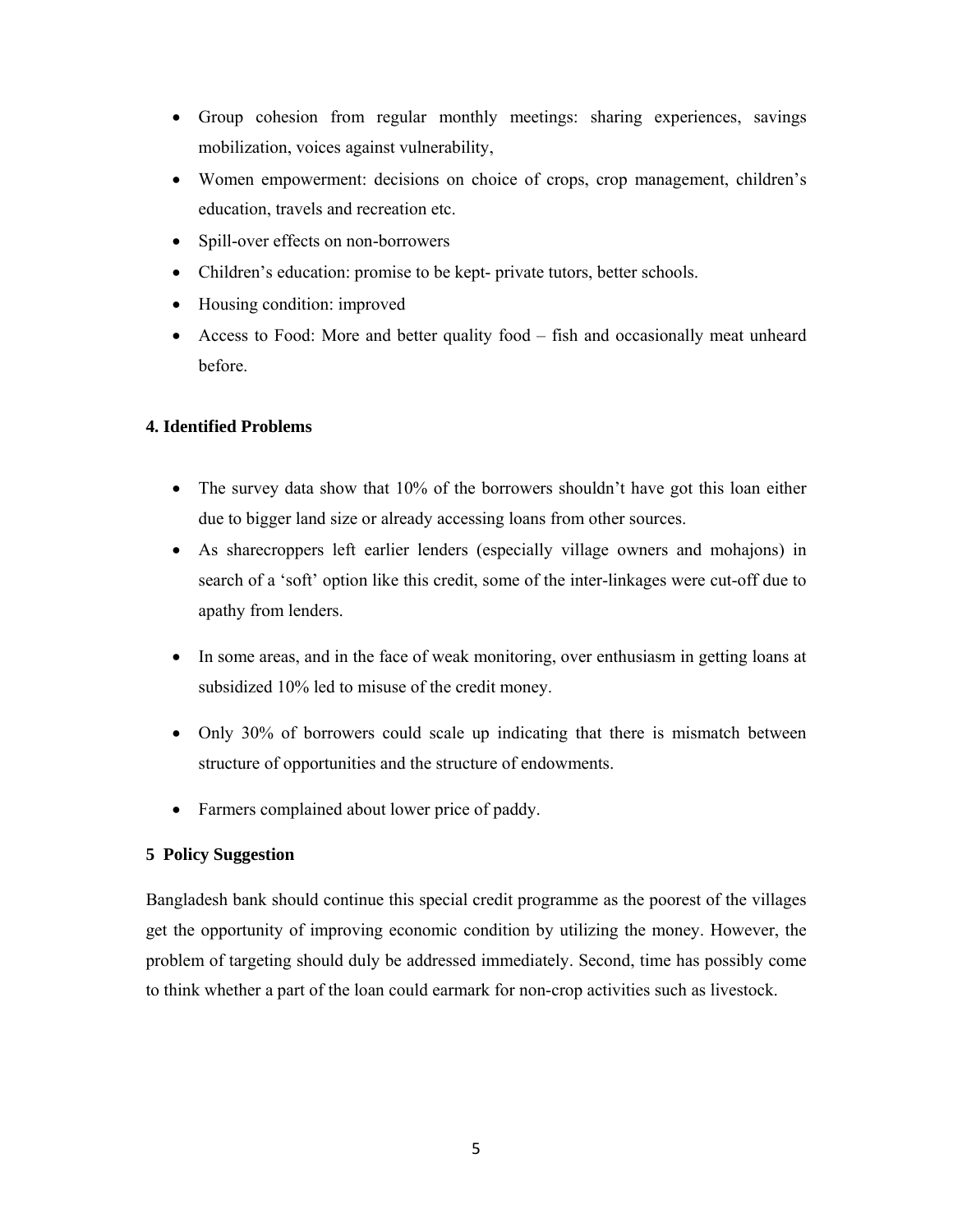# **AN EMPIRICAL ANALYSIS OF THE IMPACT OF AGRICULTURAL CREDIT FROM BANKS AND MICRO FIANANCE INSTITUTIONS (MFIs) IN GDP GROWTH: BANGLADESH PERSPECTIVE**

*"When you have got a little, it is often easy to get more. The great difficulty is to get that little"* Adam Smith (The Wealth of Nations).

# **1.0 INTRODUCTION**

#### **1.1 Why Credit?**

In different countries of the world including Bangladesh, the ardent goal of the government is the reduction of poverty through, inter alia, sustaining high growth rate of GDP. In reaching this goal-post, experiments with various strategies and instruments are continuously at work. To that effect, the importance of financial intermediation in augmenting growth rate and attacking poverty is not only recognized, but also rigorously researched. Examples are in avalanche where financial constraints have been considered as the main hurdle on way to escaping poverty.

The reasons for emphasizing the role of finance aren't far to seek. Arguably, the fragile financial environment tends to constrict economic returns from pro-poor public investments, such as irrigation and education. In the absence of necessary working capital for buying water, fertilizer and pesticides, coupled with it the lack of the knowledge for their balanced application, farmers often fail to reap a better harvest from modern technology-led crops. Likewise, the government's efforts at enhancing school participation rates through raising buildings may recoil in the face of a shortage of savings to meet children's school expenses. Therefore, inadequate financial support in improving health, welfare and earning capacity of the people often results in punishing consequences.

There is also another important aspect that should not take a back-seat in our mind-set. The most important requirements towards the creation of employment in non-farm activities are investments in working capital and development of basic skills in reading, writing and arithmetic. So, the shortage of both financial and human capital could stand as a stumbling block for the in taking up productive pursuits. May be the requirement of financial capital is 'small' at the lower income strata, but the accumulation of that "small" becomes a big and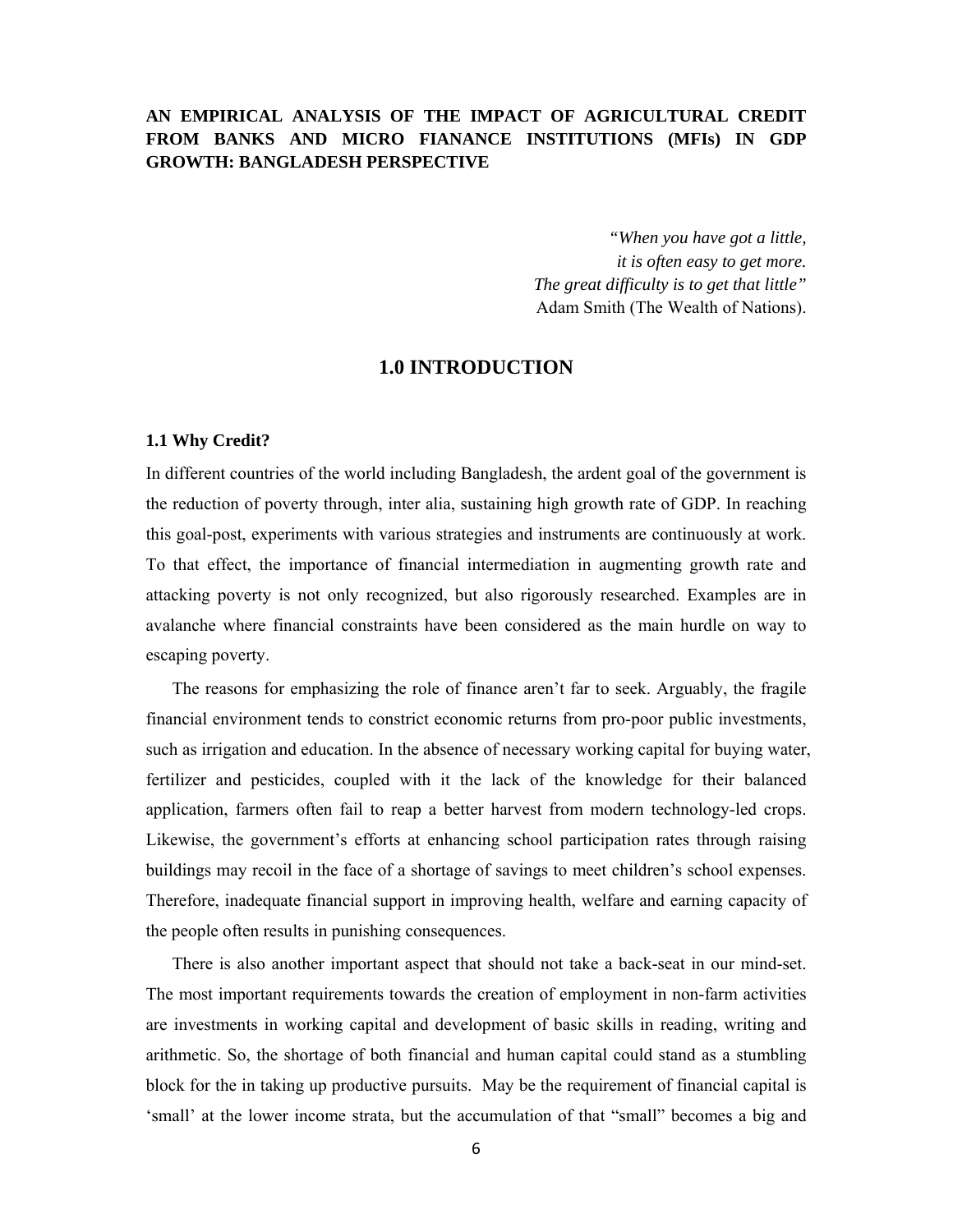hard task. The situation reminds us of the quotation - *a la* Adam Smith: "when you get a little, it becomes easy to get more. But the problem is to get that little". There is little shade of doubt that development of human capital is a long-term process. But the shortage of working capital is a short-run phenomenon which can be addressed quickly if the access to credit is ensured at doorsteps.

Let us turn to basic relationship between credit and capital. Baker and Hopkin (1969) have shown that the relationship between the growth in equity capital and credit is governed by the following equation:

$$
\Delta E/E = [(D/E) (r - i) + r] (1 - c),
$$

Where, D is the amount of loan; E is the amount of equity capital (own capital engaged in business); r is the income or profit from business; i is the rate of interest on the loan; and c is consumption expenditure out of the earned income. The authors reckon that, as long as the rate of interest charged on loan would remain lower than the return on assets, credit will increase family income. The higher the share of total capital  $(D+E)$ , the higher will be the growth of income of the household. If the marginal propensity to consume is unity, the amount of equity capital will be unchanged. But if it is less than one, the received loan will increase the net worth of the household. Under normal circumstances, the poor may find it very difficult to save but if the credit program is such that the loan and the interest rate are covered in small installments over a period of time, the loan may force compulsory regular savings of small amounts that would otherwise be consumed under the pressure of poverty.

#### **1.2 Rural Credit Market in Bangladesh**

 Bangladesh has made commendable progress in addressing two basic problems of the rural credit market: dualism and fragmentation. It is true that the share of rural households seeking credit has remained at same level over the last two decades (about 45% of all rural households), but the sources of credit have remarkably changed over time. Preponderance of the informal sources of credit was quite evident in the initial periods. For example, two decades back about one-third of rural households used to access credit from non-institutional sources (money lenders: 15%, Friends and relatives: 17%). In recent years, the share has dropped to only about 10%. On the other hand, the share of households borrowing from institutional sources went up from 13% to 39% during the same period of time (commercial banks 5% and NGOs 34%). More importantly, the share of poor borrower-households (owning up to 0.2 ha) went up almost ten-fold from about 4% to about 40% during the same period of time. Specifically speaking, the share of this poor group in accessing credit from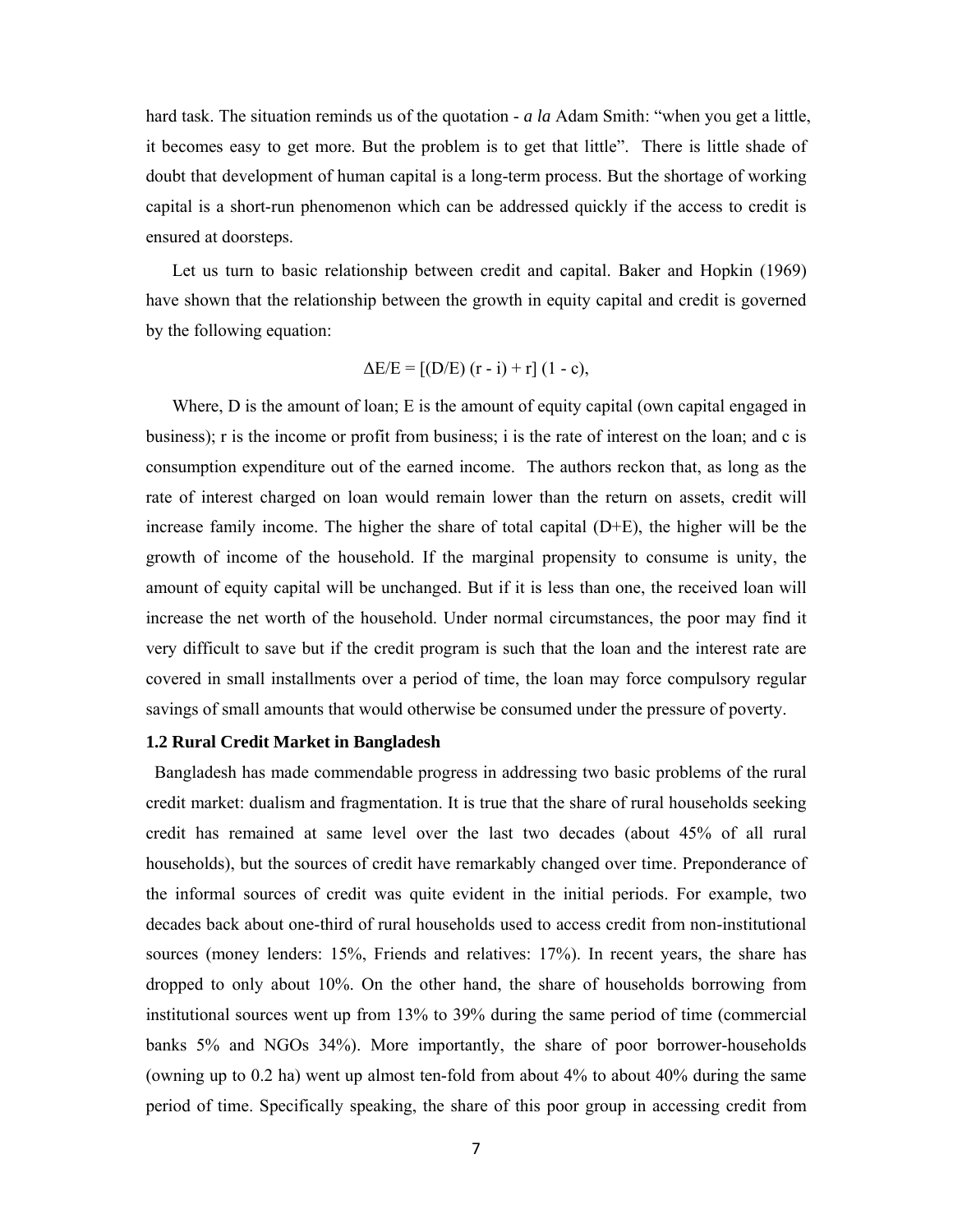institutional source has gone up from 21% to 43% over time (Hossain and Bayes 2009, 2010). However, the aggregate statistics appear to conceal the fact that the small and marginal sharecroppers remained outside the orbit of opportunities opened up by formal credit channels, especially by Banks and NGOs. Such a state of unequal access to financial services continues to adversely affect household income as well as GDP.<sup>2</sup>

 Another development in agrarian transformation in rural Bangladesh, and its links with credit market, needs to be noted. It is the growing tenancy market. The Preliminary Report on Agricultural Census of 2008 shows that roughly one-thirds of rural households are tenant households (BBS 2010). Field level evidences reveal that nearly 40% of the cultivated land is now operated under tenancy arrangement as compared with 23% of two decades back, and thus depicting growing thickness in the tenancy market. Again, 26% of farms are reported to be pure tenants (living in own house but living on others' land), 15% constitutes tenantowner (large portion comes from others), 8% appear to be owner-tenant (large portion owned land) and 52% are reported to be pure owner-cultivators (Hossain and Bayes 2009, 2010).

#### **1.3 Agricultural Credit and Sharecroppers**

At the moment, roughly one-fifth of Bangladesh's GDP originates from agricultural sector, and the sector absorbs about half of the total labor force of the country (Planning Commission 2011). Agricultural credit is being construed as an integral part of the modernization of agriculture and commercialization of rural economy. Agriculture as a sector depends more on credit than any other sector because of seasonal variations in farmers' returns and a changing trend from subsistence to commercial farming (Abedullah et.al).

 Historically, the public sector stepped into the rural credit market –mainly through Krishi Bank – to help farmers come out of the clutches of money lenders/land-owners who, allegedly, charge usurious rate of interest. Over time, other financial institutions also entered to cater to agricultural credit needs.<sup>3</sup> But since the credit from the Krishi Bank or other institutions requires collateral, (especially land), connections and confidence, allegedly, the loans so disbursed went mostly to large and medium land owners at the peril of the poor

<sup>&</sup>lt;sup>2</sup> The nexus between credit and growth is well-known. Equal access to credit is necessary not only for poverty reduction, but also for growth itself. A person deprived of the access to credit might miss the opportunity to participate in economic activities and, thus, fall in poverty. But the other side of this problem is that, at the same time, the national output is lost in the absence of the contribution of the deprived person (Osmani 1997).

<sup>&</sup>lt;sup>3</sup> According to Agricultural Credit Department of Bangladesh Bank, eight Government Banks along with Foreign Commercial Banks (FCBs) and Private Commercial Banks (PCBs) disbursed a total of Tk.11,2100 million from July 1 2010 to 31 May 2011 against Tk.9,8890 million in previous period.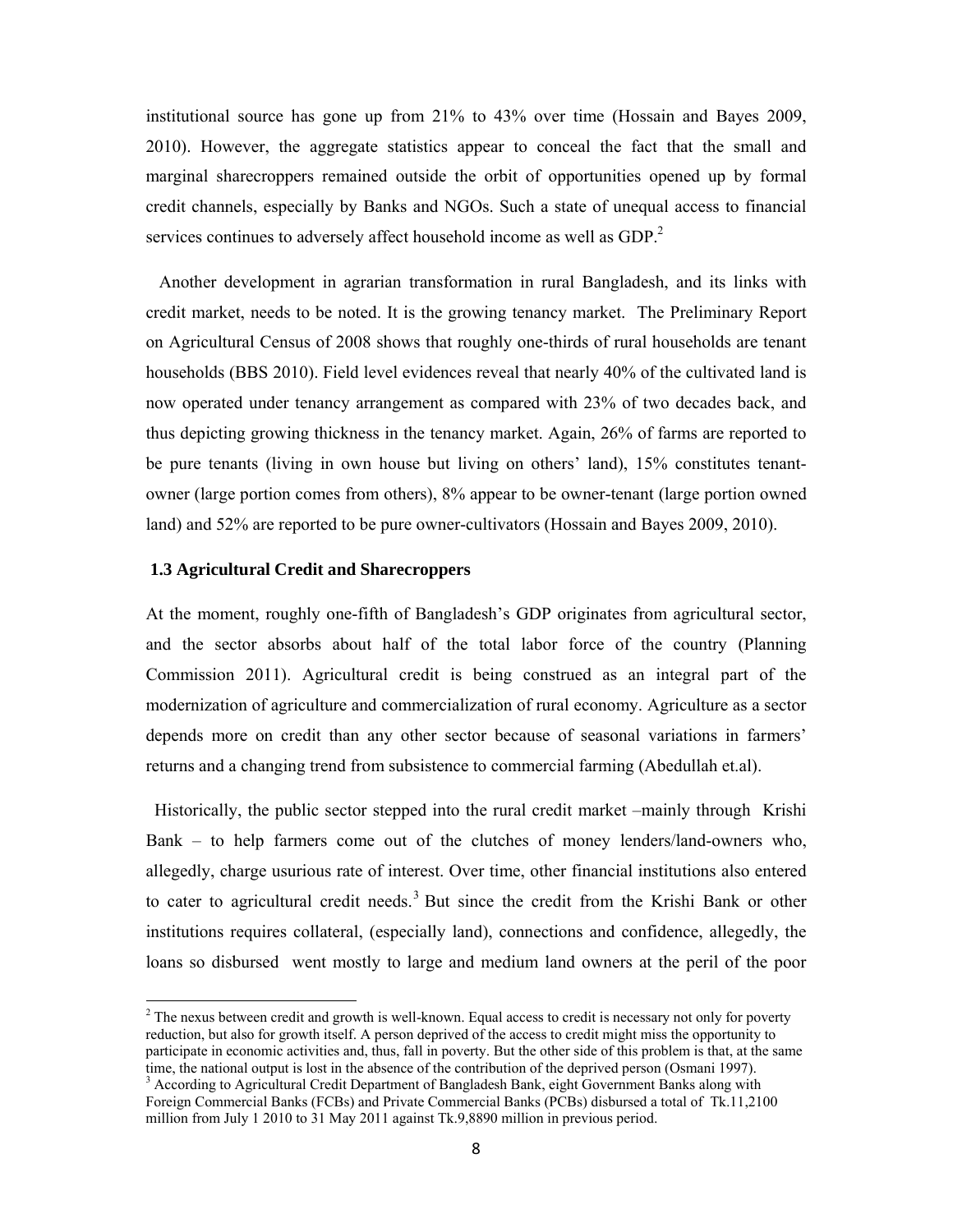farmers.<sup>4</sup> On the other hand, the credit from NGOs has two problems: it requires that the borrower must have at least 50 decimals of owned land, and the loan is disbursed largely for non-farm activities. Thus, in one way or the other, the sharecroppers of rural Bangladesh were denied of the access to credit by formal sources. Obviously, the inaccessibility disdained their contribution to GDP growth rate.

 It is in this backdrop that, in an epoch-making move, Bangladesh Bank (BB) has decided to support sharecroppers and stipulated a special fund of TK.5000 million to provide agricultural loans (called crop loans) to the sharecroppers only. Brac, the largest NGO in the world, has been assigned with the task of distributing the credit under its group-based lending polices. The programme started in December 2009, and so far could reach a vast number of sharecroppers throughout Bangladesh (Table 1.1).

| Indicators                          | Status as of March 2012 |
|-------------------------------------|-------------------------|
| Total Amount Stipulated (Tk)        | 5000 Million            |
| Disbursed Amount                    | 4440 Million            |
| Number of Districts covered         | 41                      |
| Number of Upazilas covered          | 204                     |
| Loan Range (Tk)                     | 7000-30,000             |
| Average Loan (Tk)                   | 12,000                  |
| Total Members (No)                  | 2,84000                 |
| Total Borrowers (No)                | 1,75,000                |
| Total loans to Borrowers (Tk.)      | 3,69,000                |
| Average number of loans             | $\overline{2}$          |
| Scaled up (% of borrowers)          | 50-55%                  |
| Loan recovery rate $(\% )$          | 98                      |
| Non-Eligible cases (% of borrowers) | $4 - 5$                 |

Table 1.1: Information on Loans for Sharecroppers.

Source: Brac

<sup>&</sup>lt;sup>4</sup> A working paper prepared by MM Shawkat Ali shows that in the mid-eighties, farmers had to pay up to 25% of loan money to access agricultural credit from various agencies – a constraint that only large and medium land owners could possibly bear with.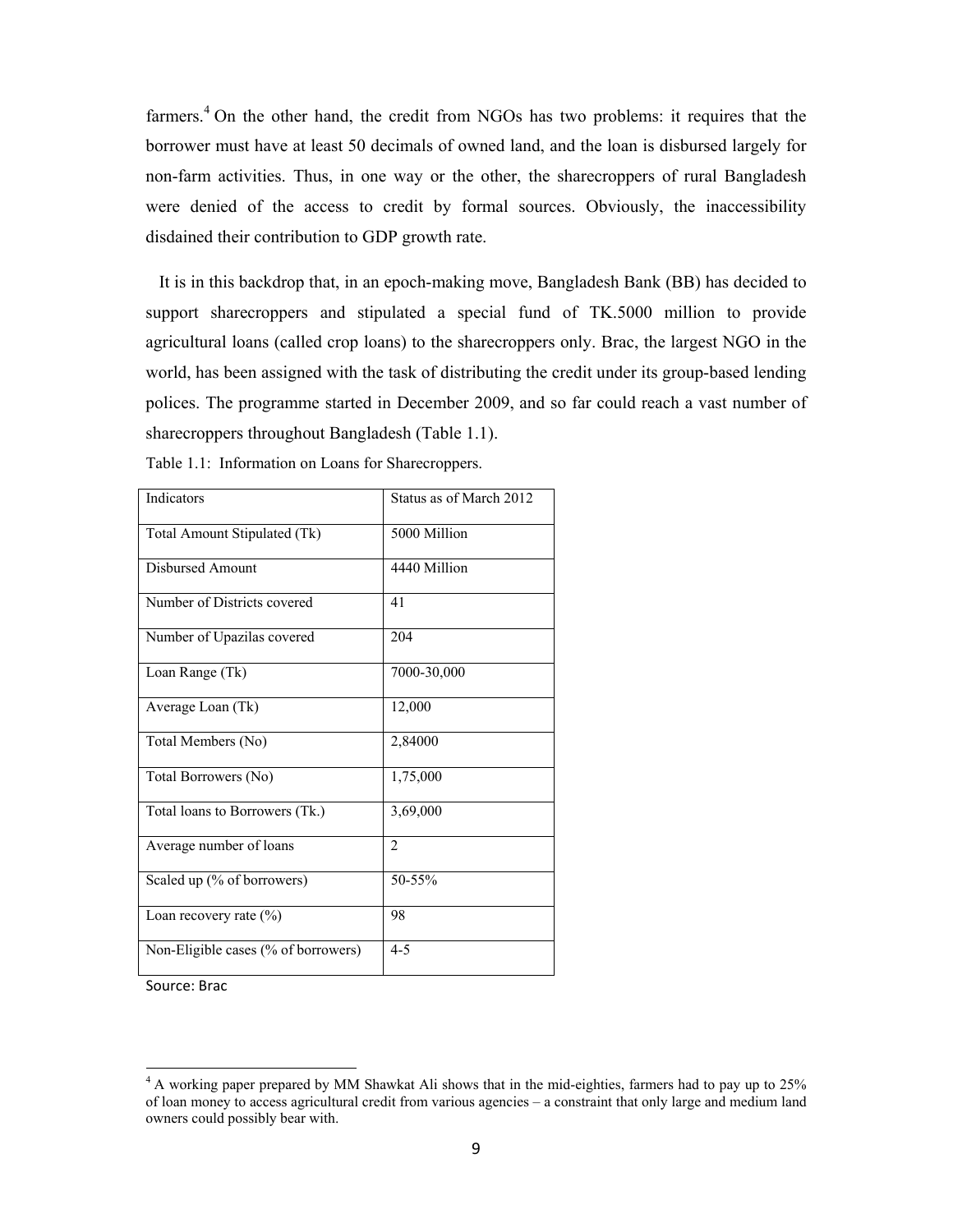This credit scheme, however, stands in sharp contrast with traditional agricultural credit provided by public and private banks mainly on two counts. First, a lion share of the general agricultural credit is long-term in nature (for purchase of irrigation equipment or livestock), whereas the credit to sharecroppers is of short-term nature for pursuing seasonal agricultural activities, such as growing paddy. Second, the former attaches no pre-conditions, excepting collateral, but the latter demands some socio-demographic and health related attitudinal change on way to accessing the loan.<sup>5</sup>

## **1.4 Rationale for Research**

It is almost three years that sharecroppers have been receiving credit through Brac. BB needs to ascertain the impact of the loans on socio-economic uplift of sharecroppers with a view to taking up future policy actions. The issues that have been looked at are the following:

- The impact of access to BB credit by sharecroppers on income, expenditure, investment and food security of households segmented into target and control households and
- Provide policy prescriptions.

<sup>&</sup>lt;sup>5</sup> For example, it is a group-based lending following the foot prints of micro-credit programmes of Brac. The client has to commit to 18 'promises' pronounced during pre-loan period - such as sending children to school, use safe water and sanitation, cleanliness, raise voice against corruption, maintain group discipline etc. Otherwise, the application for loan is never processed.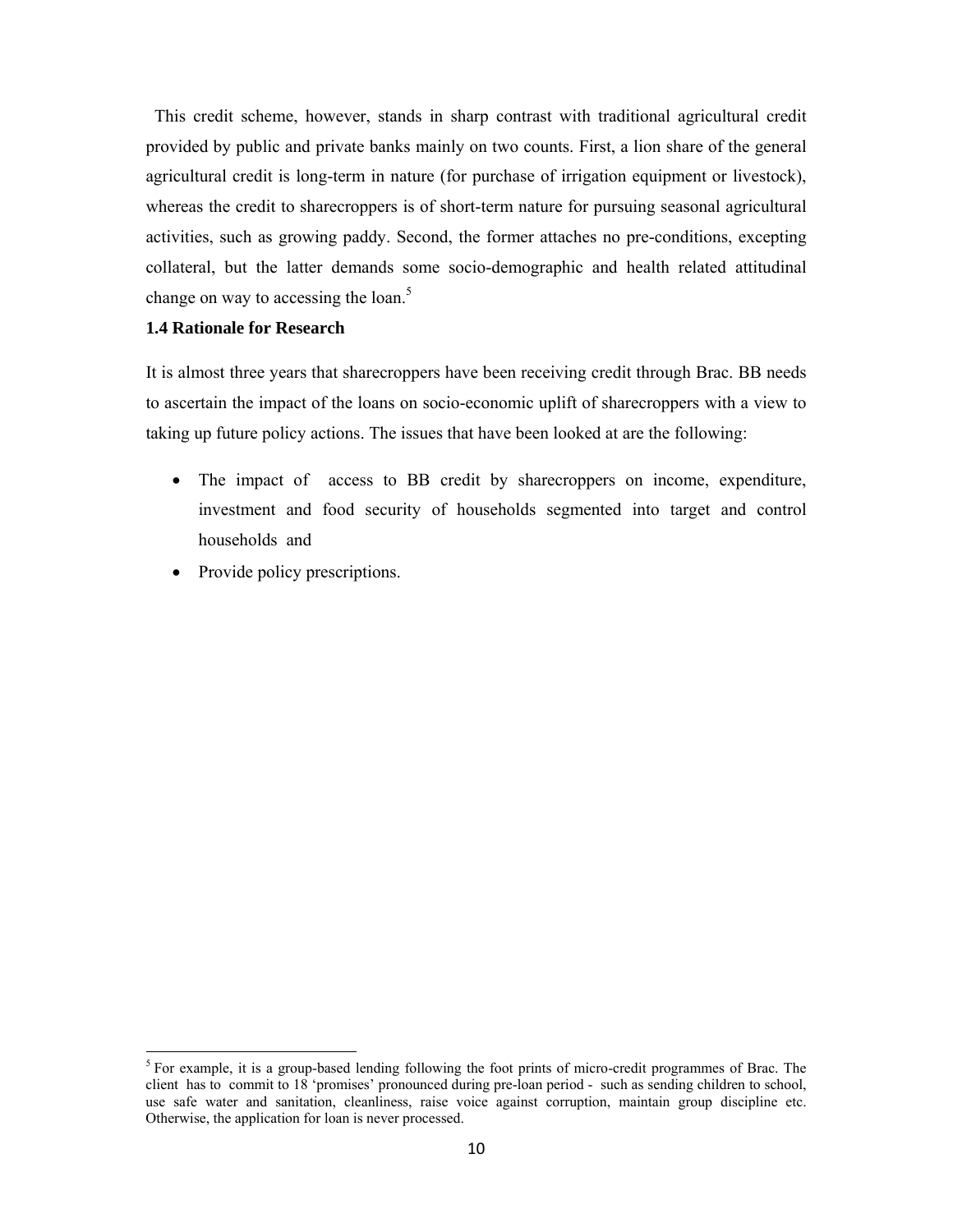## **2.0 METHODOLOGY AND DATA SOURCE**

The impact assessment is based on three approaches. First, sample survey was conducted with structured questionnaires to generate quantitative information for households. The data so generated mostly relate to socio-economic parameters. Second, field visits were made in several villages to record the perception of stakeholders about the impacts of the credit. This has been done through dialogue with village organizations (VOs). And finally, secondary information from Brac and BB sources were accessed in the preparation of the report.

 The methodological niches need some elaboration. The sample farmers come from 7 Divisions in Bangladesh. The sampling scheme of the survey was a combination of several sampling techniques mainly, multistage sampling. The different levels of the hierarchy defined by the sampling scheme are farmers, unions and districts. Stratification was performed at the union levels with fixed sample size and at the district level. Within a district, sampling was taken proportional to population size in each union.

 Within each stratum, sample of individual farmers was obtained in three stages. At the first stage, Thanas (primary sampling units) were drawn by a systematic sampling procedure with probability proportional to their size. The next stage of random selection took at union level (secondary sampling units) according to a clustered systematic sampling procedure after ranking the union hierarchically by size and duration of the loan activities of different NGOs. Finally, individual farmers (ultimate sampling units) were selected within unions in such a way that a maximum of 20 farmers were interviewed in each union. $6$ .

#### **2.1 Data Set**

The data set used for this study was drawn from the Surveys in line with sampling procedure described above, and conducted during the months of 2011. From the survey a total of 450 farmers, 400 were considered for final analysis with complete information (Table 2.1).

 6 This way of sample selection is amply demonstrated by Renard *et al.* (1998) and Van Oyen *et al.* (1997).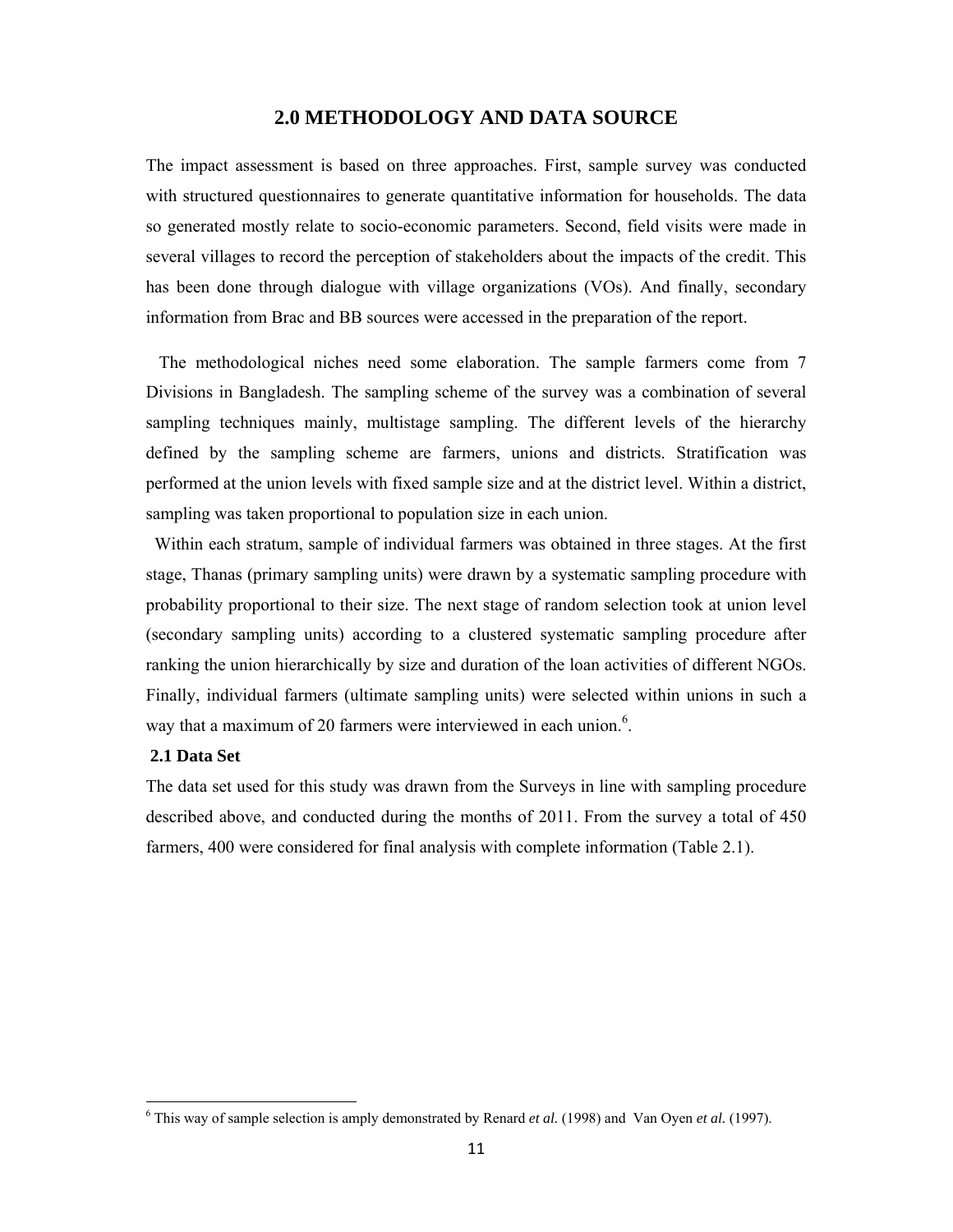| Division   | Sample Size | % of total |
|------------|-------------|------------|
| Dhaka      | 55          | 14         |
| Rajshahi   | 68          | 17         |
| Chittagong | 55          | 14         |
| Sylhet     | 60          | 15         |
| Barishal   | 60          | 15         |
| Khulna     | 65          | 16         |
| Rangpur    | 37          | 9          |
| Total      | 400         | 100        |

Table 2. 1: Sample Size and Distribution across Divisions

 To identify variables related to the target response, perceptions of the respondents about change of economic condition was taken as a proxy for welfare. For example, the respondents were asked whether their economic condition has improved, remained same or deteriorated following the receipt of the loan from Brac. The perception has been linked to a set of covariates which generally fall under one of the three following categories namely: Socio-Demographic variables (age, sex, household size etc.), Loan related variables (e.g. duration of membership of any NGO, whether received any loan from NGO by any member of the family, membership in this project etc.), and income related variables (Land ownership, annual agricultural income, annual non-agricultural income, non-land fixed assets etc.). Further, a new variable named Living Environment Index (LEI) was derived from households' space, access to electricity, sources of drinking water etc. to study the relationship with change of economic condition in a more scientific manner rather than using individual variables separately. Out of the total sample, 5 cases for Living Environment Index (LEI) were missing and those values were excluded from that particular variable.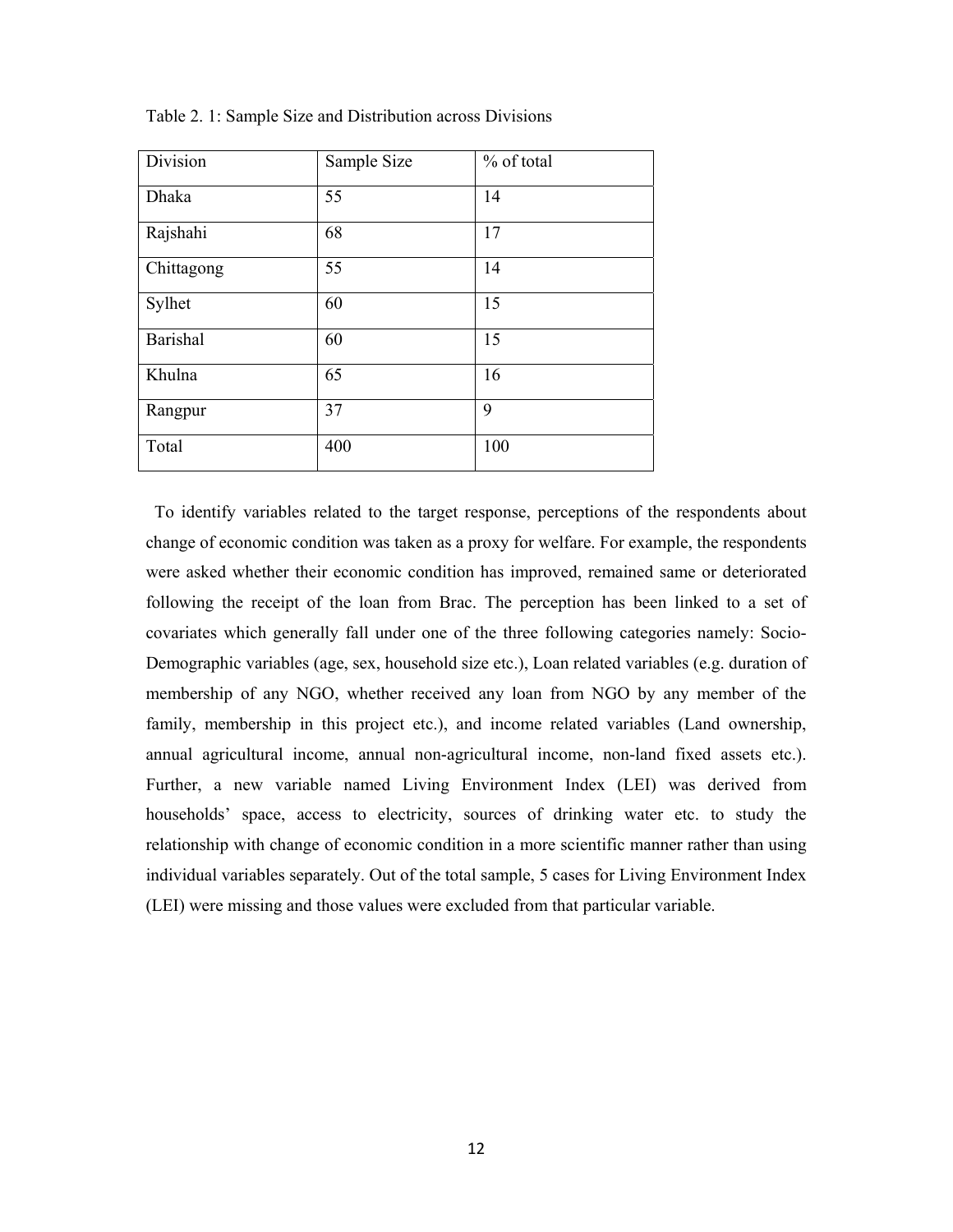# **3.0 QUALITATIVE ASSESSMENT**

Improvement in economic status is a long-term process. But in the short-run, and as already pointed out earlier, access to credit may remove some of the constraints to improved economic condition, such as smoothening consumption, meeting working capital needs in growing modern technology-led crops etc. While quantitative impact assessment, especially of pro-poor projects, has long dominated the discourse on impact assessment, critics point out that such objective impressions bypass the perception of the population about their own economic condition. In other words, the "facts and figures" of the researchers may not fit the "feelings" of the respondents about their own condition. Whereas, "... at the start of the  $21<sup>st</sup>$ century, any policy document on poverty should be based on the experiences, reflections, aspirations and priorities of the poor people themselves" (Narayan et.al 2000). Thus, participatory and qualitative poverty assessment has emerged as important tools in the recent literature on poverty (Sen and Hulme 2004).

However, the perception of people regarding their economic status should be taken with some reservations. For example, and in general, poor have the tendency to be satisfied easily with very little improvement. This tendency is common in developed countries as well. Thus, in order to identify variables which are related to economic change of the household, data on several covariates were extracted and considered that are discussed in the next section. Given the caveats, we shall submit below some of the observations based mostly on qualitative data.

### *3.1 Non-institutional source to institutional source*

 During the discussions the sharecroppers revealed that, in the absence of this particular loan, they would have to borrow from village money-lenders at an interest rate of 10% per month. In some areas, 10 maunds of paddy worth of Tk.8000 had to be surrendered to get a loan of Tk.10, 000 for three months. This kind of dependency has also prompted distress sales of agricultural output in the past. The availability of credit from present source, reportedly, relieved them of the rough days of those hardships as they now have to part with Tk.1000 as service charge.

#### *3.2 Amount, Time and Repayment*

 The average amount of loan received amounts to Tk.14, 000 with a range of 8,000- 30,000. The amount is decided upon by the land size, crop variety etc. The 'beauty' of the current programme appears to be that it takes maximum 21 days – from joining the group to approval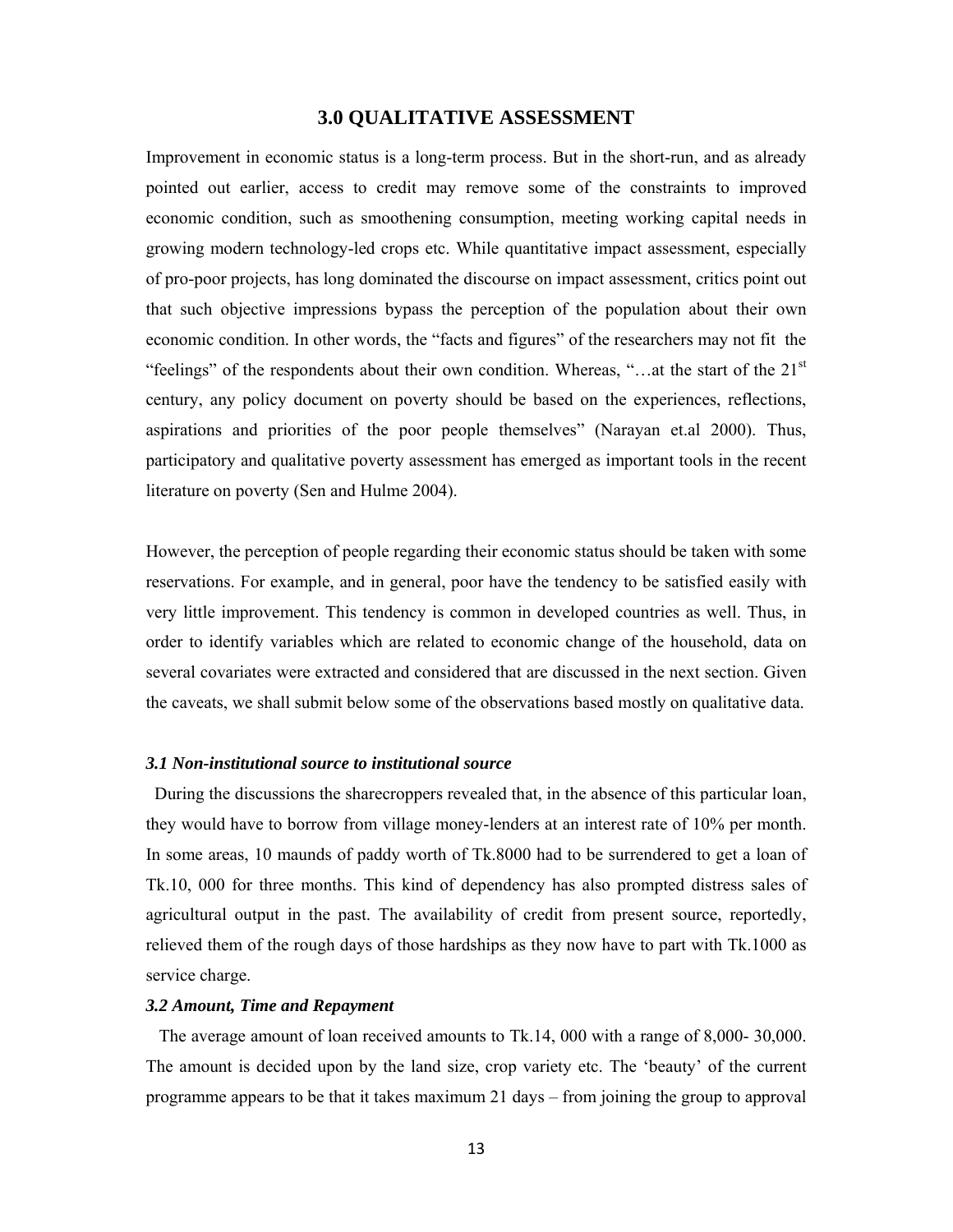of loan (Box 3.1). This compares with more than half of the borrowers from NGO making three visits to get the loan. Again, it involves no 'extra money' whereas a survey shows that, even to access loans from NGOs, 1% of the loan money had to be paid by borrowers as 'extra' (Hossain and Bayes 2009, 2010). About 95% of the participants in discussions disclosed that they have repaid the loan.

## *3.4 Eligibility and Access*

 It appears that roughly 90% of borrowers conformed to the conditions set by Brac for eligibility to the access. That means, as survey data show, 10% of the borrowers were apparently ineligible (mis-targeted) to get this loan either due to bigger land size or already accessing loans from other sources.

 Second, another important aspect of the programme seems to be that, about 40% of the borrowers are reported to be pure-tenants - owning homestead plus 10-15 decimals of cultivable land. In rural areas, these households are considered as the poorest households drawing most of their income from manual labor either in agriculture or in non-agricultural activities. Further, most of these pure tenants always remained outside the orbit of institutional sources of credit channeled through Banks or NGOs. This possibly provides a strong justification for continuation of the programme.

#### *3.5 Adoption of New Technology*

 As against the local/traditional varieties of paddy (TV) adopted in the past, 80% of the borrowers were reported that they now adopt modern varieties of paddy (MV) as the available credit, to a great extent, eased the working capital constraint. In consequence, and for example, gains from increased yield almost doubled – from 8-10 maunds/bigha for TV to 15-20 maunds/bigha for MV (Box 3.1). Reportedly, this has served two purposes: (a) improving food security at household level, and (b) allowing diversion of land to non-rice crops in lieu of a rise in land productivity. Another dimension is that one-fifth of the borrowers reported to have put more land under cultivation from the tenancy market.

## *3.6 Accumulation of Non-Land Assets*

Survey data show that over half of the borrower households spent income on repairing/maintenance of house; about 40% bought livestock, and 10% purchased agricultural equipments.

#### *3.7 Willingness to Pay*

In reply to a question as to how much interest rate would they accept before the programme is called off owing to financial constraint, one-third of the respondents agreed to accept 13% and almost all agreed to accept 12%.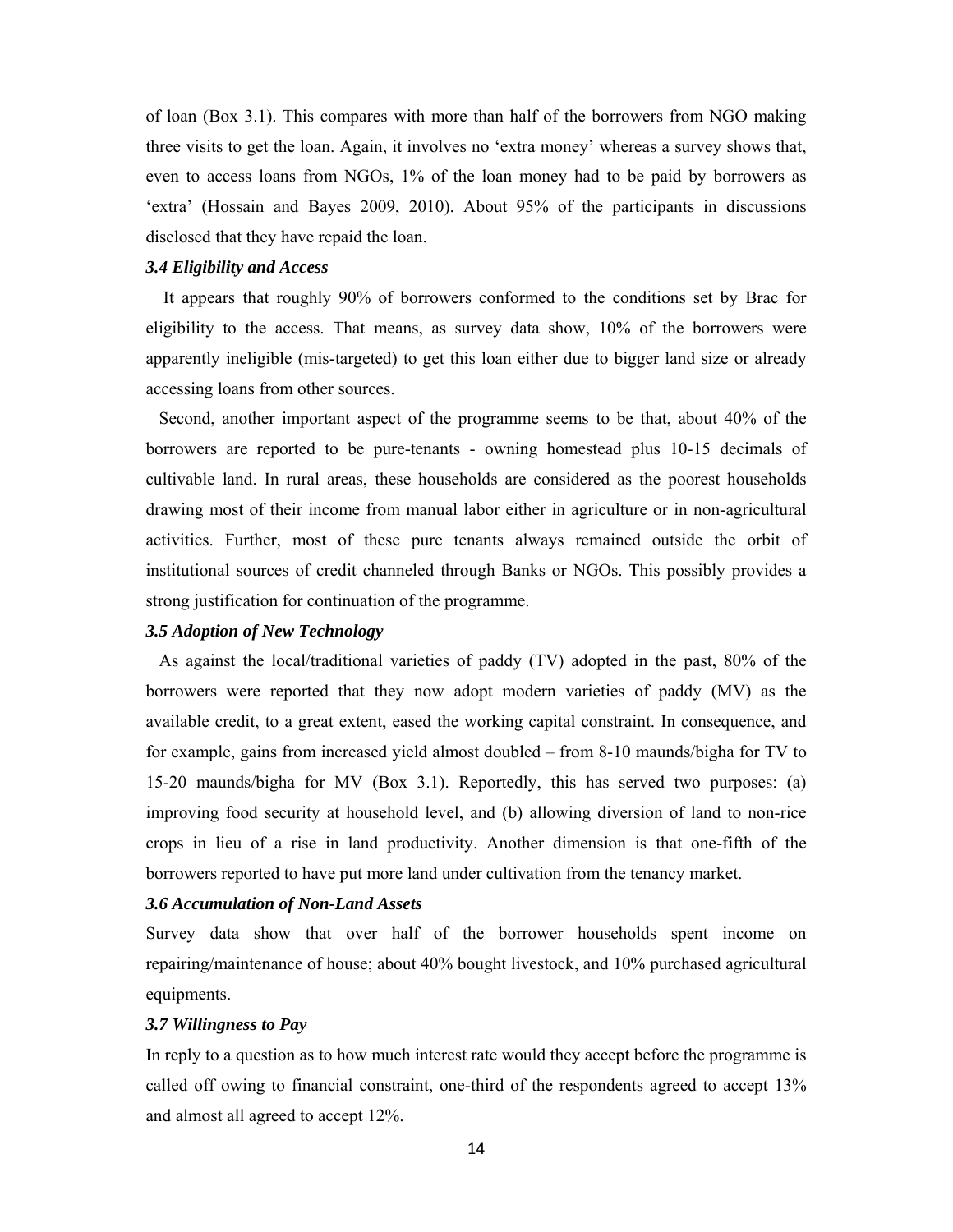## *3.8 Non-Income Benefits*

- Knowledge on agricultural technology, banking through pass books leads to modernization and commercialization;
- Group cohesion from regular monthly meetings: sharing experiences, savings mobilization, voices against vulnerability,
- Women empowerment: decisions on choice of crops, crop management, children's education, travels and recreation etc.
- Spill-over effects on non-borrowers
- Children's education: promise to be kept- private tutors, better schools.
- Housing condition: improved
- Access to Food: More and better quality food fish and occasionally meat unheard before.

| <b>Indicators</b>           |                          | $\frac{0}{0}$ |
|-----------------------------|--------------------------|---------------|
| <b>Importance of loan</b>   | Very important           | 46.7          |
|                             | Important                | 43.2          |
|                             | Not so Important         | 5.7           |
|                             | No comment               | 4.4           |
| <b>Availability of loan</b> | Available when I need it | 40.8          |
|                             | Not so available         | 27.9          |
|                             | Not in Timely            | 14.4          |
|                             | Rarely                   | 6.0           |
|                             | Not available            | 3.0           |
|                             | No need                  | 8.0           |
| Safer sources of loan       | Bank                     | 44.9          |
|                             | NGO                      | 51.2          |
|                             | Relatives/Friends        | 1.4           |
|                             | Neighbour                | 1.0           |
|                             | Others                   | 1.4           |

#### Table 3.1 : Some perceptions of farmers regarding loan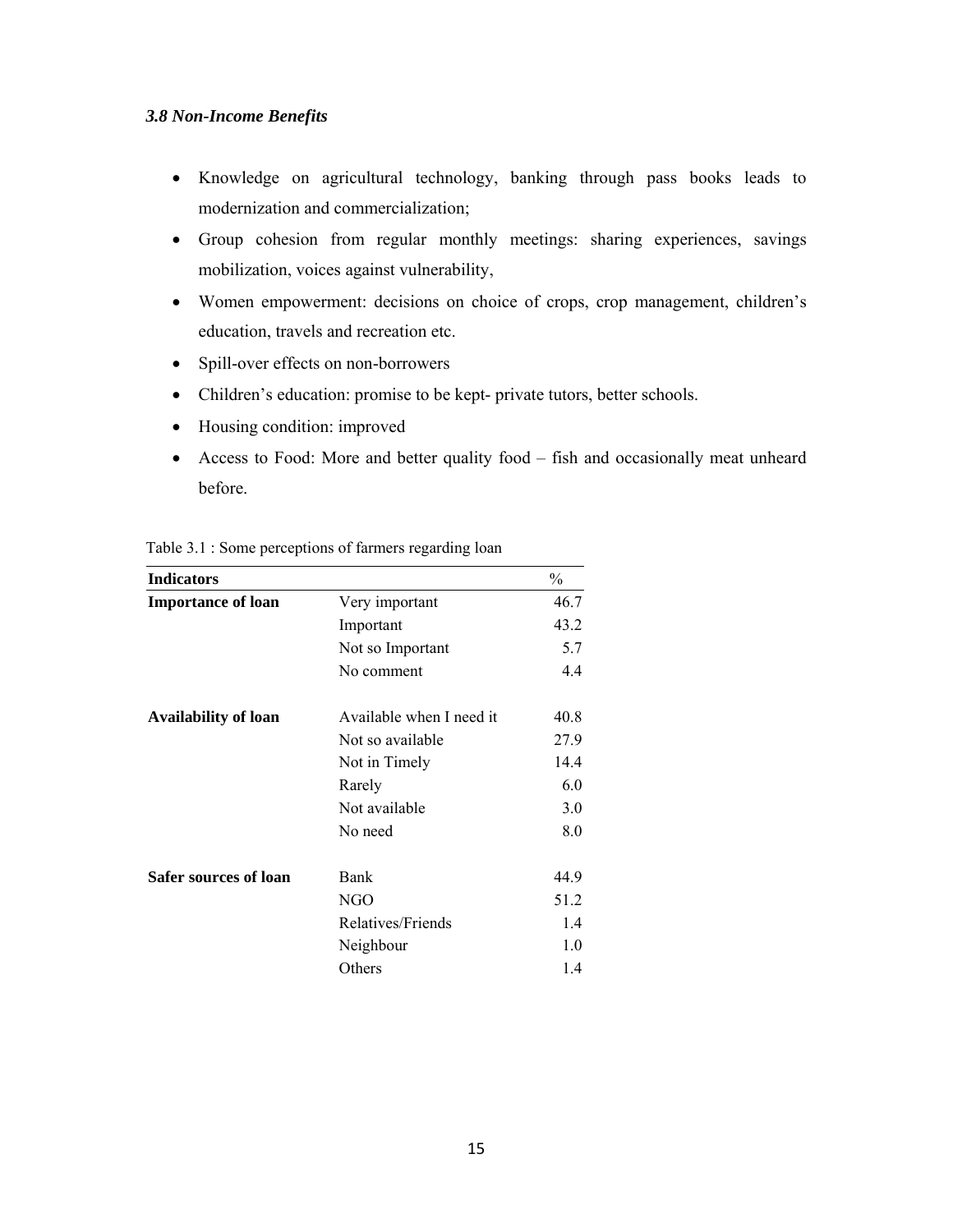#### **BOX 3.1: Loan and Lessons**

Sultana Begum (23) of Gobordhanpur village under Bogra Sadar, has applied for a loan for the first time. She is a sharecropper and has been cultivating 98 decimals of land (0wn:40, rented: 50) for the last three years. Excepting two houses made of tin, and housed in 8 decimals of homestead land, Sultana has no other assets worth the mention. To her comfort, the family size is relatively low comprised of 4 members, but there is only one earning member, her husband, engaged in farm and non-farm activities. With an initial saving of Tk.150, she applied for a loan of Tk.10, 000 for a year on 17 February 2011. The loan was approved within two days on 19 February 2012 by the Branch and Regional managers. The loan has to be paid in 11 equal installments of Tk.1000 each. In fact, she will have to repay Tk.11, 000 including the service charges. If we take into account the day of her membership in the group (30 January 2011), the total time spent to access the loan money is roughly one month, and possibly much lower than the time required in getting loans from NGOs. However, her prayer for loan had to be recommended by small group leader Masuma and President of the group Anjuara. The system requires that Sultana submits a proposal for the loan that runs as follows:

She intends to grow boro paddy in 90 decimals with estimated total costs of Tk.15,700 including service charges on loaned capital (Tk.1000). She expects 1800 kg of output, and at the going market price of Tk.17/kg, the outlay would amount to Tk.30, 600. This would provide her with a net profit of about Tk.16, 000. Even if we impute the value of her family labor – roughly one-fifth of total cost the net profit would still be rewarding.

It is not profit per se that economists would always like to count in relation to assess the impact of credit. Before becoming eligible to apply for a loan, she had to make as many as 18 promises in her group meetings held regularly. The promises include sending children to school, keeping family size small, ensuring cleanliness, maintaining group cohesion, deposit of regular savings, and stand against corruption and injustices etc. Meantime, Sultana got a pass book to record her payment and receipt of loan money from Brac.

This way of organizing groups and offering lessons provided to hitherto ignorant go a long way in expanding the frontier of knowledge, accumulating social capital, enhancing empowerment of women etc. In fact, from now on, Sultana could possibly survive even without such subsidized credit unless external shocks (man or nature made) shroud her shrub.

Source: Field visit and papers from Brac Branches.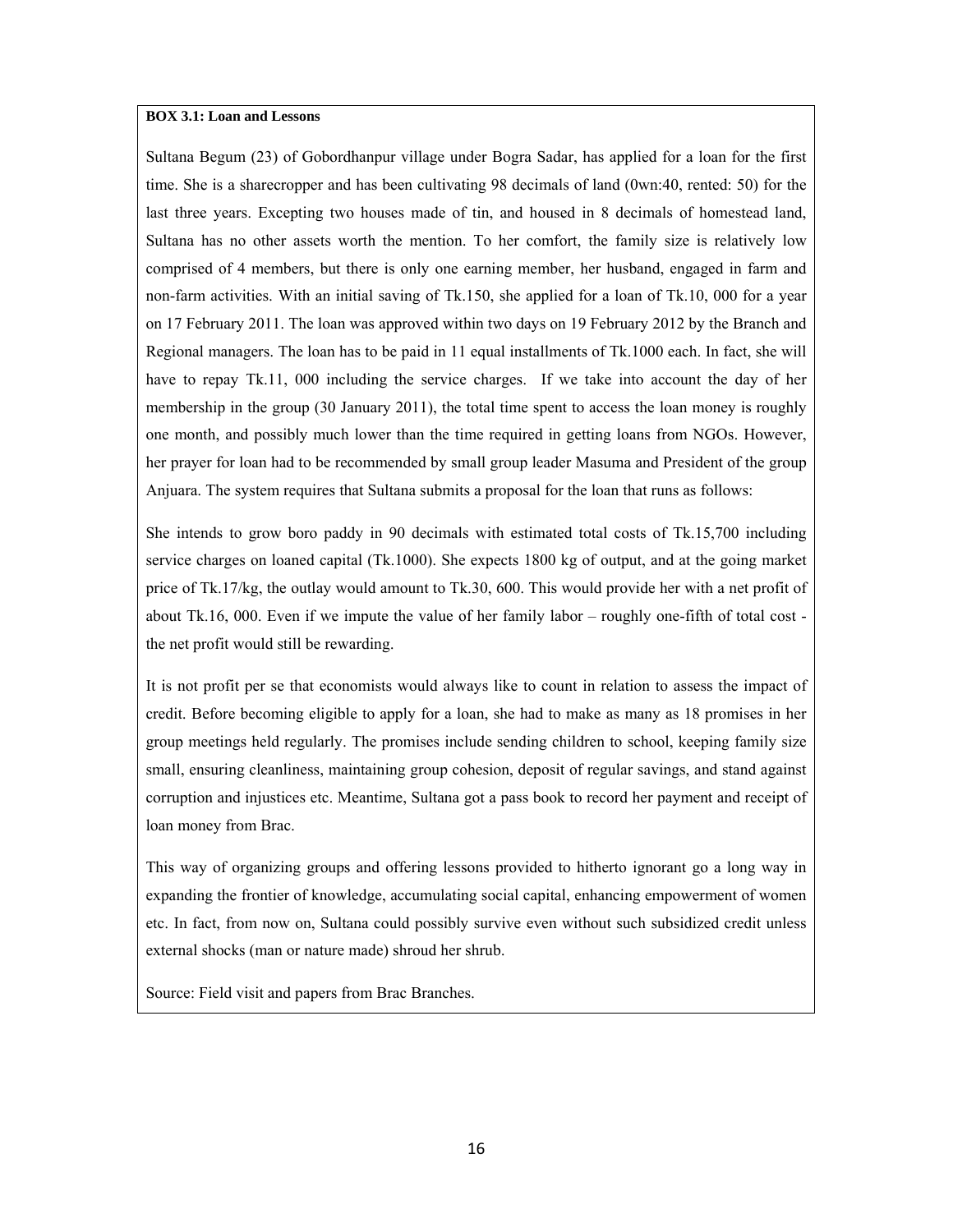## **4.0 QUANTITATIVE ASSESSMENT: TECHNIQUES AND RESULTS**

#### **4.1 Exploratory Data Analysis (EDA)**

This fundamental step has been carried out in order to gain better insight into the data set. To this effect, various data exploration techniques were employed to study possible potential predictor variables related to change in economical strength of a farmer's family. Simple descriptive statistics (means and standard deviations), graphical and cross tabulations were mainly used to study the association between the response variable with the set of explanatory variables.

## **4.2 Model Building and Variable Reduction**

Examination of each predictor with the response variable can provide a preliminary idea how important the variable is. Consequently, a uni-variate logistic regression model was fitted and variables with p-value < 0.25 were considered as candidates for the multivariate model (Hosmer and Lameshow, 2000). Then to examine the relative importance of all the variables simultaneously, multiple logistic regression technique was adopted. Multiple logistic regression is used when the dependent variable is dichotomous and the explanatory variables are of any type, qualitative, quantitative or both. It can be used not only to identify risk factors but also to predict the probability of success.

The general multiple logistic regression model is given as:

Logit (P (Yi=1/X) ) = β0 + β1X1 + β2X2+ ……….+ βpXp

Where:  $Y_i$  denote the dependent variable for i-th observation.

 $Y_i = \begin{cases} i = 1, \text{if ith} \text{ respondent is in positive change} \\ i = 0, \text{if ith} \text{ respondent is in negative change} \end{cases}$ 

 $X_i$ : p explanatory variables.

 $\beta_i$ : respective parameter estimates.

The parameter  $\beta_i$  refers to the effect of  $X_i$  on the log odds that  $Y_i = 1$ , controlling the other  $X_i$ . For instance,  $\exp(\beta_i)$ , is the multiplicative effect on the odds of a unit increase in  $X_i$ , at fixed levels of other  $X_i$ .

Eventually, manual backward selection procedure was adopted and variables with p-value < 0.05 were retained for further statistical analysis.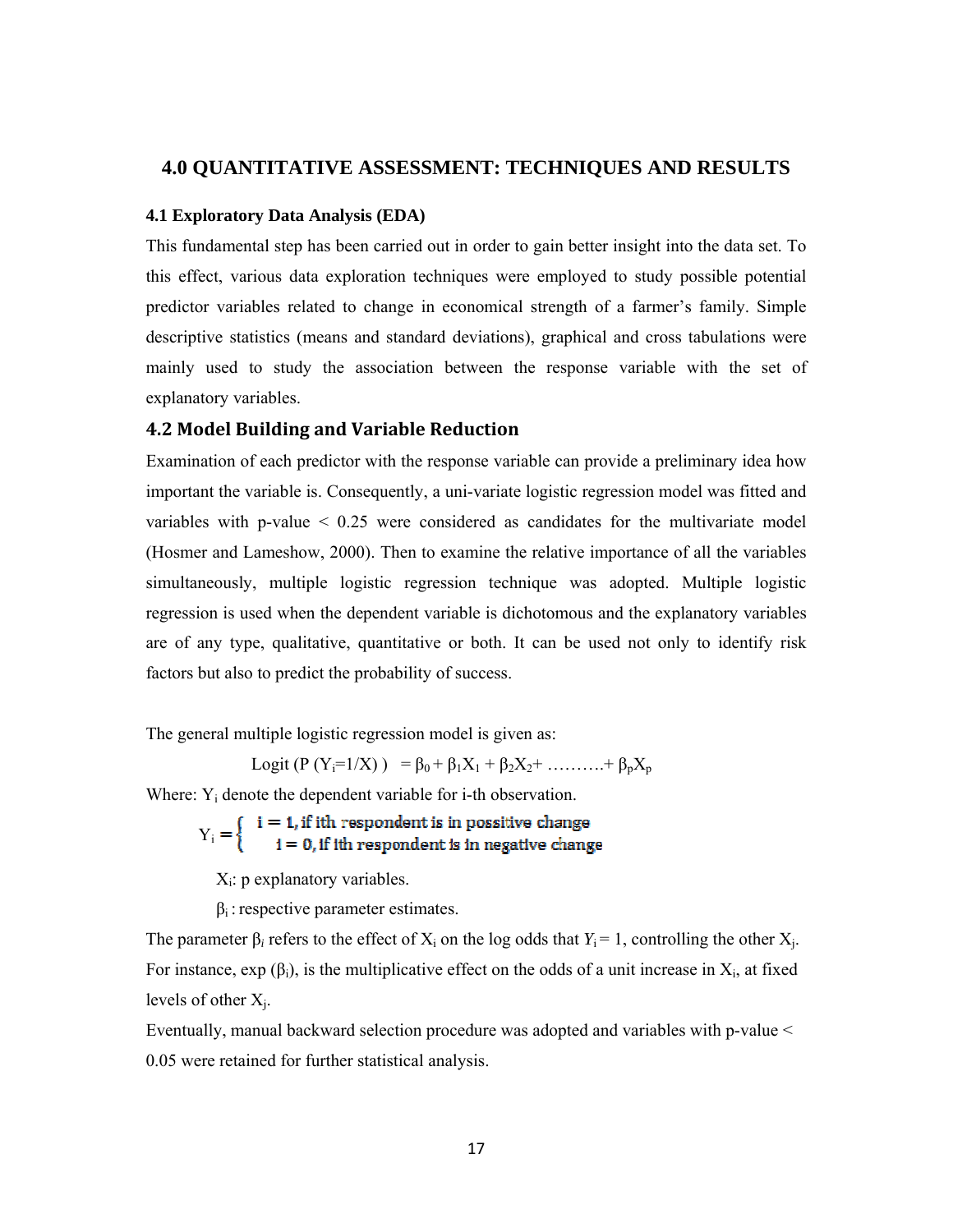There were two levels of clustering in the dataset (district and union). First, Alternating Logistic Regression (ALR) models were fitted only on the union level and then it was adopted again that take into consideration the two clustering levels simultaneously.

## **4.3 Alternating Logistic Regression (ALR)**

The odds ratio is a particularly straightforward measure to capture association between binary or categorical outcome (Molenberghs and Verbeke, 2005). The Alternating Logistic Regression (ALR) models the association between pairs of responses with log odds ratios. Thus, inferences can be made not only about marginal parameters but also on pair-wise association between measurements within the union. The odds ratio *(OR<sub>ijk</sub>)* between  $k^{th}$  and  $j^{th}$ measurements for the *i th* union can be expressed as:

$$
OR_{ijk} = \frac{P(Y_{ij} = 1, Y_{ik} = 1).P(Y_{ij} = 0, Y_{ik} = 0)}{P(Y_{ij} = 1, Y_{ik} = 0).P(Y_{ij} = 0, Y_{ik} = 1)}
$$

Odds ratio between  $k^{th}$  and  $j^{th}$  farmers greater than one indicates positive association, less than one indicates negative association and equal to one indicates independence. Upon convergence, the ALR algorithm provides estimates of the marginal parameters (β) in terms of log odds ratio, and  $\alpha$  the measure of pair-wise association.

## **4.4 Alternating Logistic Regression (ALR)**

In order to have a valid model, variables to be included in the model for statistical analysis have to be appropriate and moderate in number. Thus, variable reduction process was performed by fitting uni-variate logistic regression for each covariate and variables with pvalue  $> 0.25$  were dropped. Only the variable *Sex* (*p*-value= 0.935) was dropped by this procedure. Results from the exploratory data analysis also support the fact that sex of the respondent has no association with economic change. The rest of the variables were fitted in multiple logistic regression. Using manual backward selection approach the variables household size, land ownership, non-land fixed assets, Member of NGO, Loan from Tenant-Farmer Development Project (TFDP), and average education of household were found to be significant.

 Alternating Logistic Regression model using exchangeable working assumption was fitted to capture the true pair wise association within a household using odds ratio. Formal inferences about marginal parameters based on their odd ratios can also be made from ALR estimates. The log odds ratio for any pair of two measurements within a union was 0.67 with standard error of 0.32 and it was found to be significant (*p*-value=0.0385). Its corresponding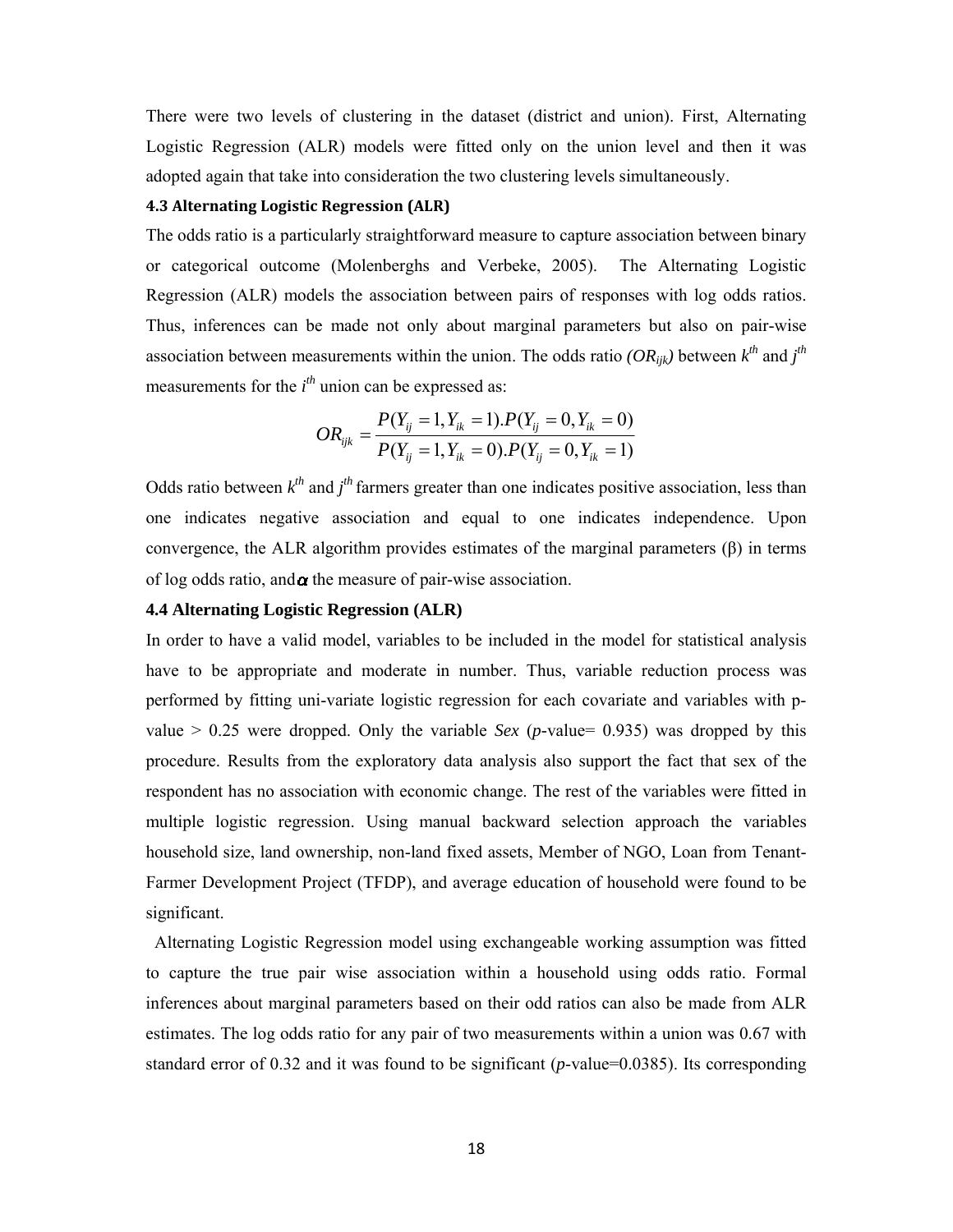odds ratio was 1.95 (Table 4.2). It can be inferred that measurements from same union are slightly correlated.

 Another alternating logistic regression was fitted by taking the two clustering levels (district and union) into account, where unions are nested in districts. Therefore, any pair of measurements from the same unions have constant log odds ratio (*alpha1*) and any pair of measurements within a district but from different union have a constant log odds ratio (*alpha2*). The parameter estimates and standard errors when considering both levels of clustering are displayed.

 The log odds ratio between any pair of measurements of the same union was 0.67 with standard error 0.27 and was significant ( $p-value = 0.0130$ ). The corresponding odds ratio was 1.95. However, the log odds ratio between any two pairs of measurements from different unions but from the same district was 0.02 with standard error 0.02 and it was not significant (*p-value* = 0.4803). The corresponding odds ratio was 1.02. Thus, measurements from the same unions were slightly associated while measurements from the same district were not associated.

 Since the dataset contains two levels of clustering, models that consider such types of data were used like ALR. Analysis of ALR at union level was performed to measure the association in terms of odds ratio. A constant odds ratio 1.95 resulted from ALR implies weak association between individuals within a union. Formal interpretation for marginal parameters from ALR using odds ratio at union level can be done. For instance, the odds of having positive economic change for an allergic person is 2.2034 (*exp(0.79)*) times higher than farmer who is not a member of VO (Table 4.2). Similar interpretations can be done for the rest of the variables. There was no district clustering effect when the two clustering levels were considered simultaneously.

#### **4.5 Results from Exploratory Data Analysis (EDA)**

 Out of 400 sample respondents, only one-third were found non-recipient of this special loan (*Control households*) under the project while a little over two-thirds reported to have received this loan in varying amount (*Target households*). To reiterate, respondent were asked whether the economic condition of the household has experienced an improvement, unchanged condition or worse condition since the receipt of the first loan. It is observed that about 17% of total sample household reported that their economic condition remained unchanged. For further statistical analysis and to making way to logistic regression, a dichotomous variable was introduced. Since this answer was totally based on the perception of the respondent, we have decided to quantify their savings in the last year and then convert it to "improvement" if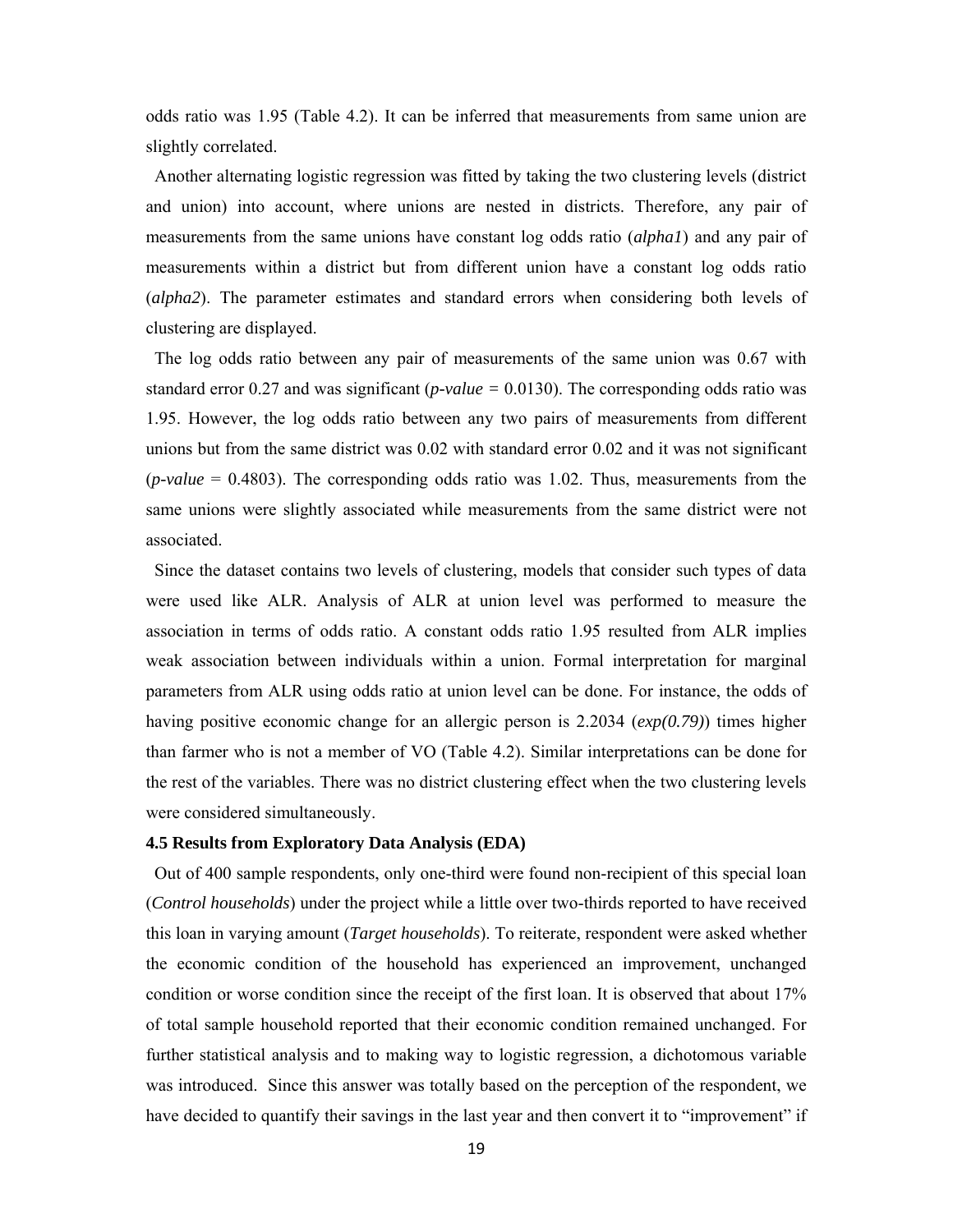the savings was positive; otherwise it was bracketed as "deterioration". Eventually, 220 households or 55% could be found to have perceived "improved" economic status and 180 households or 45% perceived deterioration". Apparently, the difference between the ratios of improvement and deterioration is not much. But it should be noted that most of the households reporting improvement took sharecroppers' loan from Brac while most of the households reporting deterioration come from control households. And this particular variable pertaining to perception regarding change was the main response variable to verify the hypothesis regarding impact of the loan on economic improvement.



Second, structured questionnaire of the survey has both categorical and quantitative responses which had to be considered as predictors for the response. For the continuous predictor variables and the mean difference between positive and negative change was found to be significant excepting the average male-female (Table 4.1).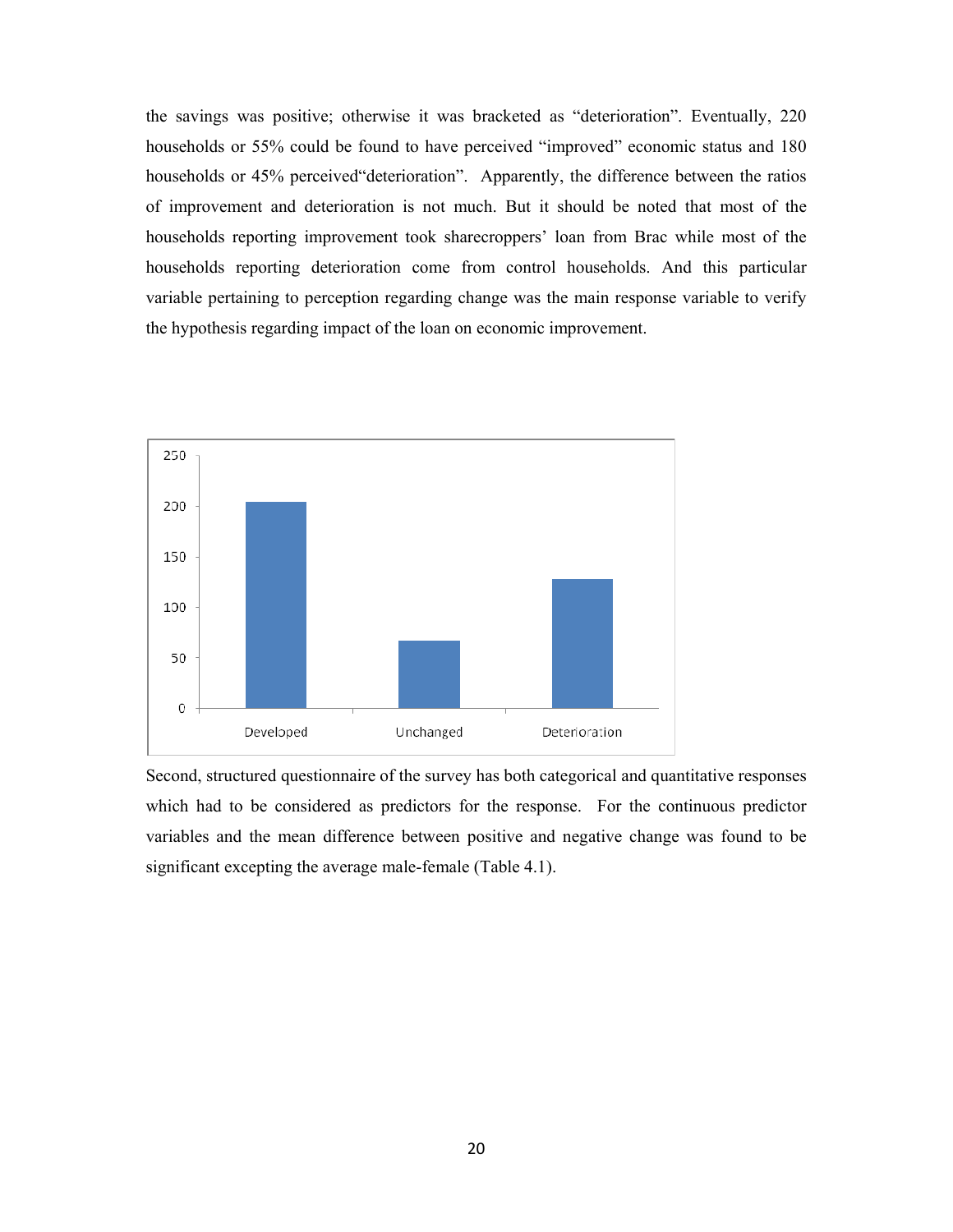| <b>Indicators</b>         | <b>Positive</b> | <b>Negative</b><br>p-value for |                 |
|---------------------------|-----------------|--------------------------------|-----------------|
|                           | change          | <b>Change</b>                  | difference test |
| Household size            | 5.1             | 4.2                            | 0.034           |
| Land ownership            | 69 dec.         | 65 dec.                        | 0.015           |
| Non-land fixed assets     | Tk. 68678       | Tk. 42596                      | 0.003           |
| Average education Of HH   | 7.48 yrs.       | 8.21 yrs.                      | 0.001           |
| Housing Environment Index | 15.32           | 22.67                          | 0.052           |
| Non-agricultural Income   | Tk. 72967       | Tk. 70590                      | 0.042           |
| Male-Female Ratio         | 0.96            | 0.95                           | 0.059           |

Table 4.1: Mean values for some selective indicators

Third, in terms of categorical predictors in the improvement of economic condition, membership of NGOs matters most. For example, three-fourths of NGO members reported positive change in economic condition while 38% of non-members reported positive change. Second, those taking loan from Brac (stipulated for sharecroppers), roughly four-fifths reported a positive change in economic condition while one-fourth of non-recipients of such loan reported positive change (Table 4.2).

Table 4.2: Cross Tabulation of economic change with selected loan related variables

| Change in    | NGO    |                   | Brac Loan |        |
|--------------|--------|-------------------|-----------|--------|
| Economic     | Yes    | Nο                | Yes       | N٥     |
| Condition    |        |                   |           |        |
| Positive     | 134    | 86                | 154       | 58     |
| (percentage) | (76.1) | $(38.4)$ $(81.0)$ |           | (27.3) |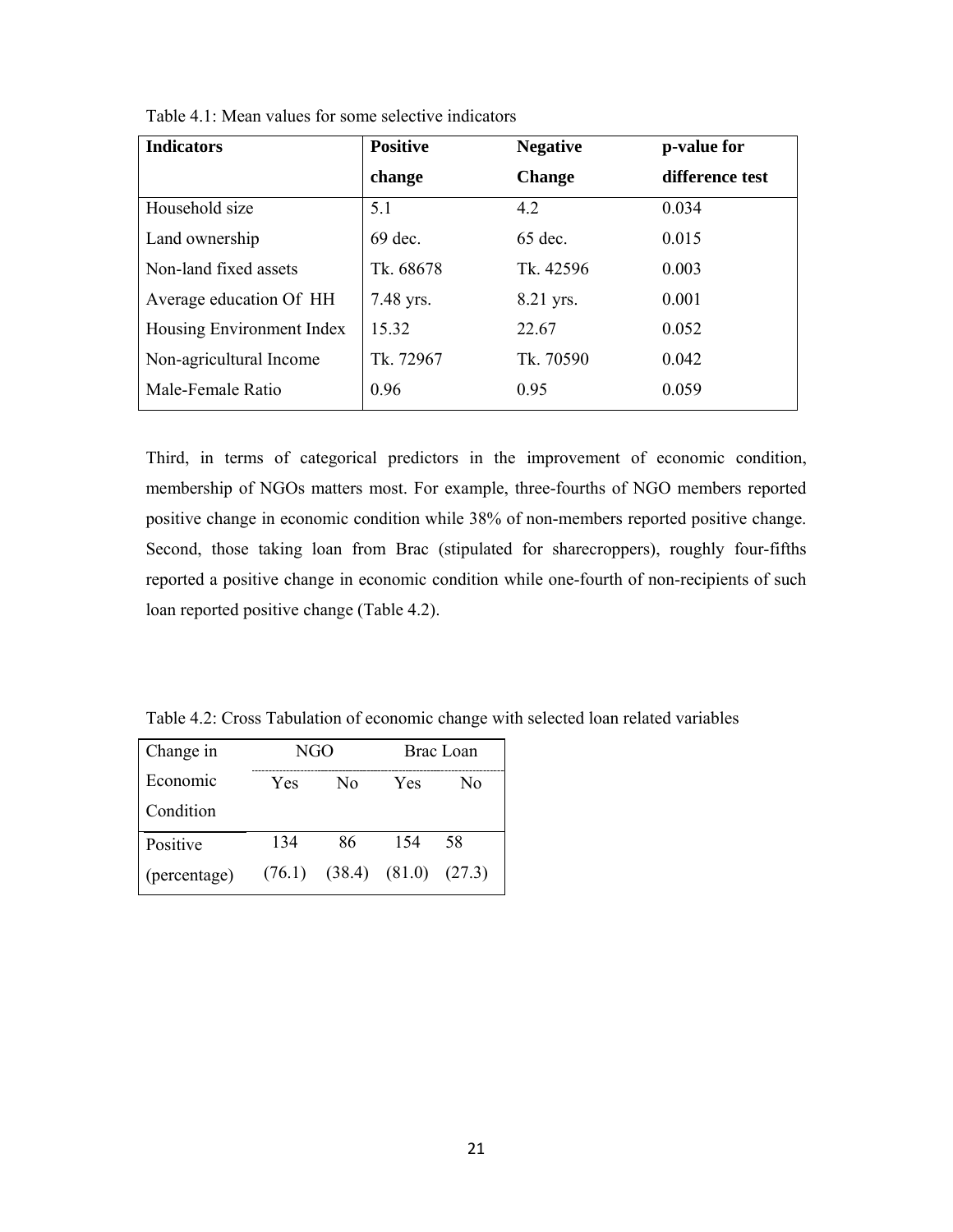Fourth, we could identify, through a process of elimination, pertinent variables that are likely to affect a household's change in economic condition by applying *bivariate logistic* regression already described in methodological discussions. From the bivarate regression, significant predicators were selected to run a multivariate logistic regression. The main observations are: (a) responses are not correlated in same district (insignificant) but correlated at union level (significant); (b) all variables explain the change significantly excepting land ownership; (c) most importantly, farmers who accessed loan from Brac the chance of having improved condition is about 2.2 times  $(e^{0.79})$  higher than those who didn't (Table 4.3).

|                          | <b>Union Level</b> |         | <b>Union and District Level</b> |         |
|--------------------------|--------------------|---------|---------------------------------|---------|
| <b>Parameter</b>         | Exchangeable       | $P-$    | Exchangeable                    | $P-$    |
|                          | Estimate           | value   | Estimate                        | value   |
| Intercept                | $-1.95$            | < .0001 | $-1.96$                         | < 0001  |
|                          | (0.27)             |         | (0.25)                          |         |
| Household size           | 1.72               | < 0001  | 1.71                            | < 0.001 |
|                          | (0.09)             |         | (0.10)                          |         |
| Land ownership           | 0.15               | 0.1820  | 0.15                            | 0.2251  |
|                          | (0.12)             |         | (0.12)                          |         |
| Non-land fixed assets    | 0.29               | 0.0048  | 0.29                            | 0.0011  |
|                          | (0.11)             |         | (0.09)                          |         |
|                          | 0.43               | 0.0313  | 0.43                            | 0.0163  |
| Member of NGO            | (0.20)             |         | (0.18)                          |         |
| Loan from Brac           | 0.79               | 0.0062  | 0.79                            | 0.0035  |
| (Loans to sharecroppers) | (0.29)             |         | (0.27)                          |         |
| Average education Of HH  | $-1.18$            | < 0001  | $-1.16$                         | < 0.001 |
|                          | (0.26)             |         | (0.22)                          |         |
| Housing condition        | $-2.10$            | 0.1001  | $-2.08$                         | < 0.001 |
|                          | (0.26)             |         | (0.24)                          |         |
|                          |                    |         |                                 |         |
| Alpha1                   | 0.67               | 0.0385  | 0.67                            | 0.0130  |
|                          | (0.32)             |         |                                 | (0.27)  |
|                          |                    |         | 0.02                            |         |
| Alpha2                   |                    |         | (0.02)                          | 0.4803  |

Table 4.3: ALR parameter estimates and standard errors for both clustering levels

Note: Figures in parentheses show standard error.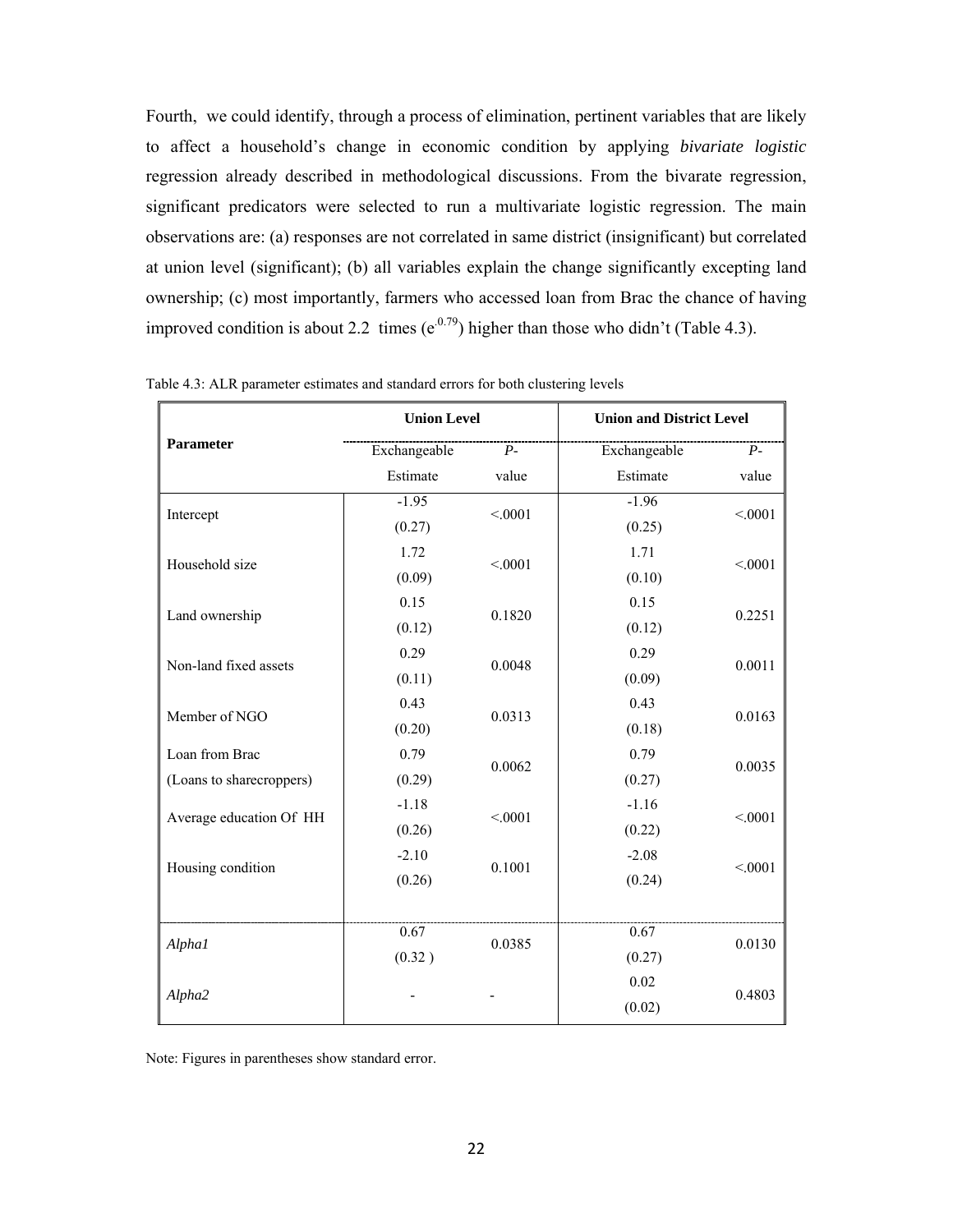Most importantly, it appears that loans to sharecroppers contributed to improvement in economic condition, and the result is statistically significant. In fact, farmers receiving the loan have two times more chance of being better-off than non-recipients of such loan. In other words, farmers who are engaged in income generating activities by using the loan money are less likely to be poor (negative change of economic status) than a farmer without such loan (Box 4.1).

## **Box: 4.1: A Relief for Rafiq**

For Rafiqul Islam (33) of Shambaria under Bogra Sdar, the news was worth celebrating. It is that he can access credit from local Brac branch to grow crops. Rafiq owns 6 decimals of homestead land and 66 decimals of cultivable land. To eking out a living for a family of four, he also rented in 70 decimals. For reasons unknown, he could never be associated with any NGO. However, Rafiq took Tk. 10, 000 as the first loan at a service charge of Tk.1000. Before that, he used cultivate land by borrowing from village moneylenders surrendering 10 maunds of paddy (worth Tk.8000) for a loan of Tk. 10,000. It is quite understandable how one could survive by paying such an exorbitant interest rate. He grew BR 28 and 29 to get 24 maunds of paddy per bigha when the prevailing price was Tk. 700-800/maund.

 The availability of sharecroppers' credit served him three important purposes: first, the pressure from mohajons to repay debt no more forces him to distress sales; second, interest rate is now eight times lower than alternative sources, and finally, the surplus generated through growing modern variety provides food security, enables children's schooling and improve housing condition. Meantime, he has saved Tk.600 for which Brac will pay 6% as interest.

 So, the credit for sharecroppers is some kind of a relief for Rafiq. Possibly, as he pointed out, his 'comrades' who couldn't avail this opportunity are still groaning under the usurious yoke of the village money lenders and mohajons.

Source: Field Visits.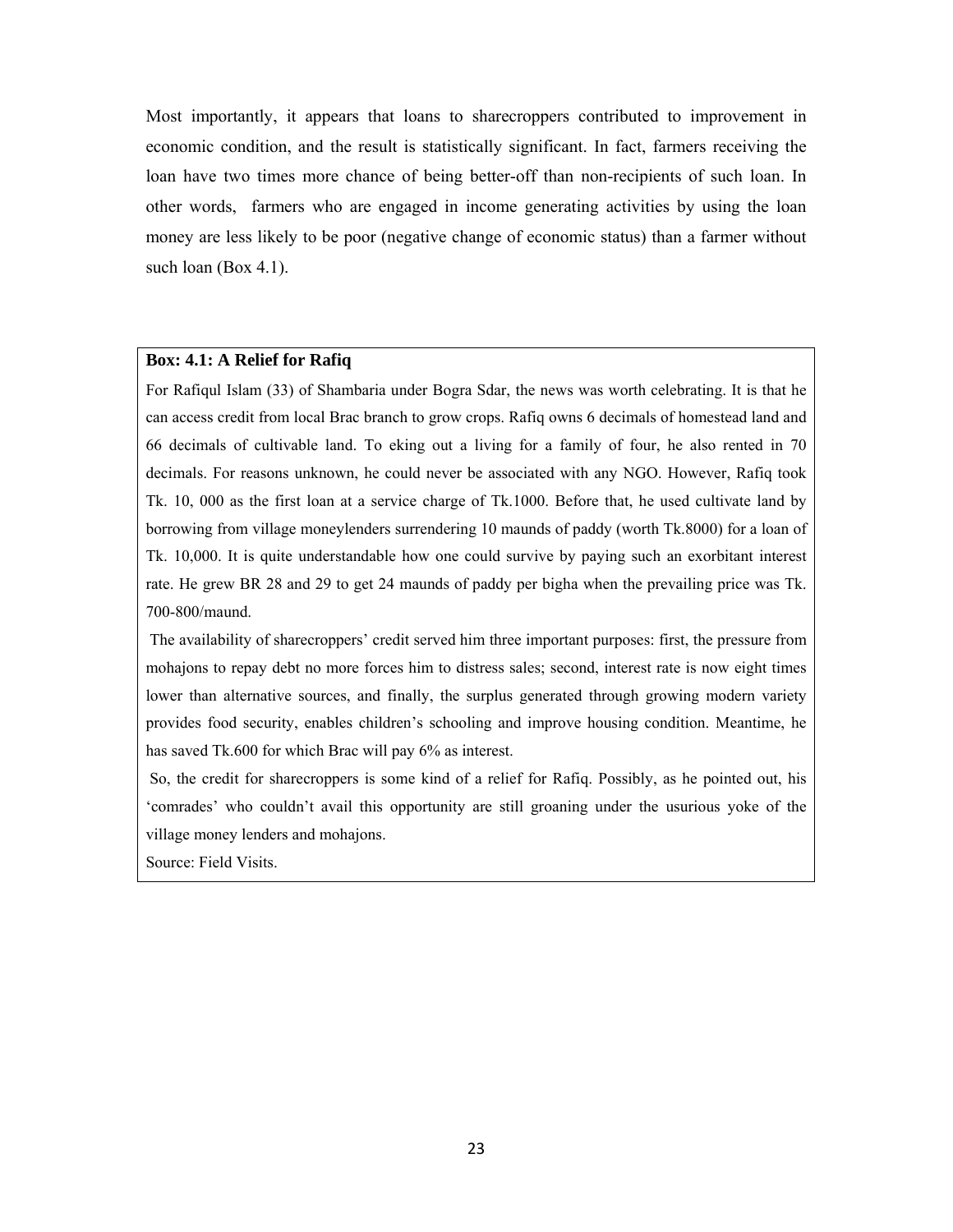# **5. CONCLUDING REMARKS AND POLICY SUGGESTIONS**

## **5.1 Benefits**

#### **5.1.1 Economic**

- $\triangleright$  The credit programme is epoch-making in the sense it addressed the needs of a group of farmers bypassed by Banks and NGOs. The availability of credit enabled them to grow HYV crops. The yield gain from modern variety is twice the traditional ones. This helps food security as well crop diversification;
- $\triangleright$  Ninety per cent of the respondents harped on the importance of loan for their uplift. In group discussions, three-fourths of the participants revealed that, in the absence of this particular loan, they used to borrow from village moneylenders at an interest rate of 10% per month. In some areas, 10 maunds of paddy worth of Tk.8000 had to be surrendered to get a loan of Tk.10, 000 (for three months). This kind of dependency has also forced distress sales of agricultural output. The availability of credit from present source, reportedly, relieved them of the rough days of those hardships as they now have to part with Tk.1000 as service charge.
- $\triangleright$  The repayment rate is astoundingly high at 95%. The 'beauty' of the current programme appears to be that it takes maximum 21 days – from joining the group to approval of loan. This compares with more than half of the borrowers from NGO making three visits to get the loan.
- $\triangleright$  It seems that, in the improvement of economic condition, membership of NGOs does matter. For example, among those who reported improved economic condition, three-fourths of them are NGO members. This contrasts with 38% of non-members reporting positive change. Second, those taking loan from Brac (stipulated for sharecroppers), roughly four-fifths reported a positive change, while in the case of non-recipients the share was just onefourth;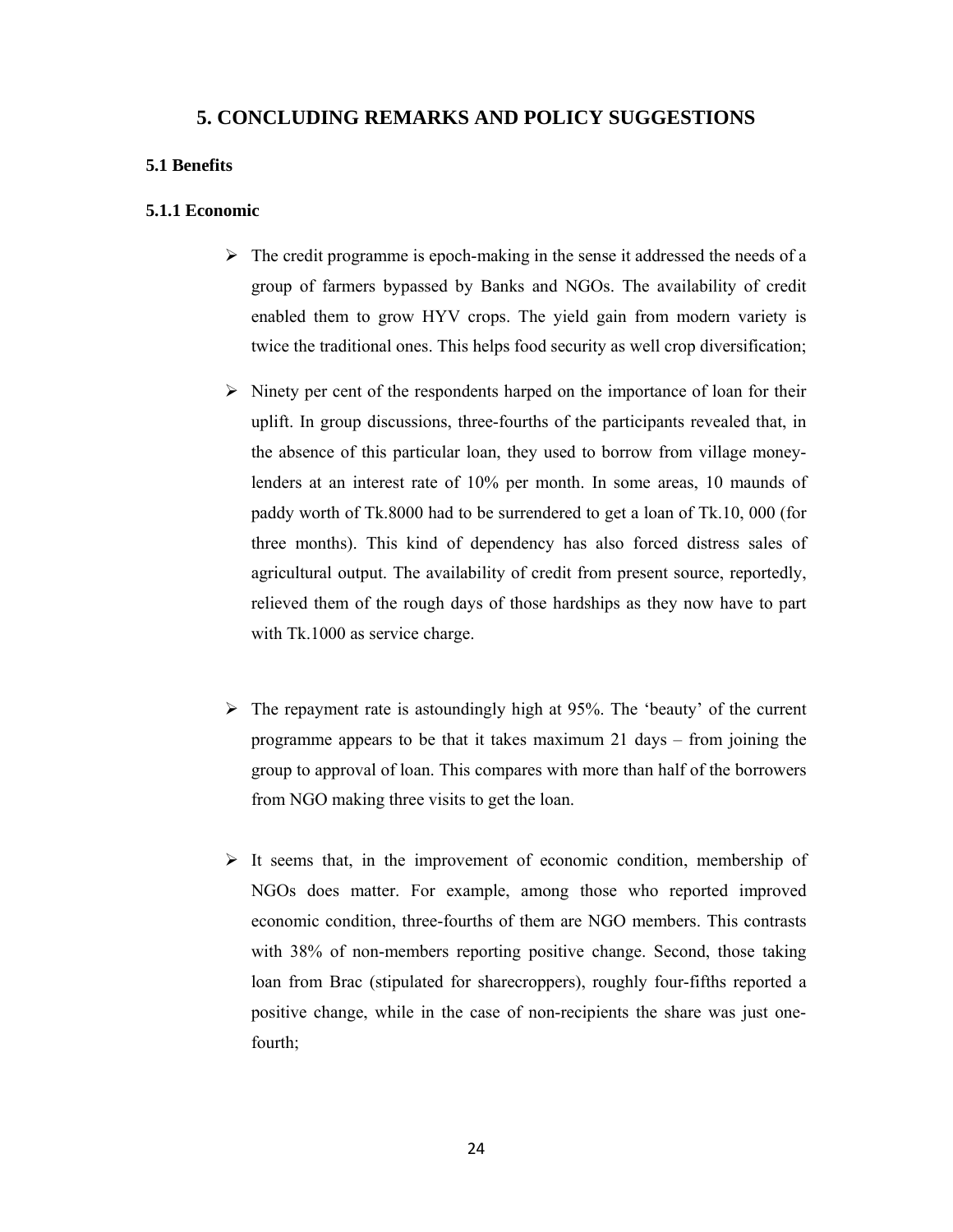- $\triangleright$  Econometric exercises (Multivariate Logistic Regression) carried out to relate change in economic condition with explanatory variables show that: (a) responses are not correlated in same Division (insignificant) but correlated at union level (significant); (b) all variables explain the economic change (improvement, same or deterioration after the loan) significantly excepting land ownership variable; (c) most importantly, farmers who accessed loan from Brac as sharecroppers, the chance of having improved condition is about 2.2 times  $(e^{0.79})$  higher than those who didn't access such loans;
- $\triangleright$  The average amount of loan received amounts to Tk.14, 000 with a range of 8,000- 30,000. About 95% of the participants in discussions disclosed that they have repaid the loan. Again, it involves no 'extra money' whereas a survey shows that, even to access loans from NGOs, 1% of the loan money had to be paid by borrowers as 'extra'.
- $\geq 80\%$  of the borrowers were reported to have moved to modern paddy (MV) as the available credit, to a great extent, eased the working capital constraint. In consequence, and for example, gains from increased yield almost doubled – from 8-10 maunds/bigha for TV to 15-20 maunds/bigha for MV.
- $\triangleright$  In reply to a question as to how much interest rate would they accept before the programme is called off owing to financial constraint, one-third of the respondents agreed to accept 13% and almost all agreed to accept 12%.

## *5.1.2 Non-Income Benefits*

- Knowledge on agricultural technology, banking through pass books leads to modernization and commercialization;
- Group cohesion from regular monthly meetings: sharing experiences, savings mobilization, voices against vulnerability,
- Women empowerment: decisions on choice of crops, crop management, children's education, travels and recreation etc.
- Spill-over effects on non-borrowers
- Children's education: promise to be kept- private tutors, better schools.
- Housing condition: improved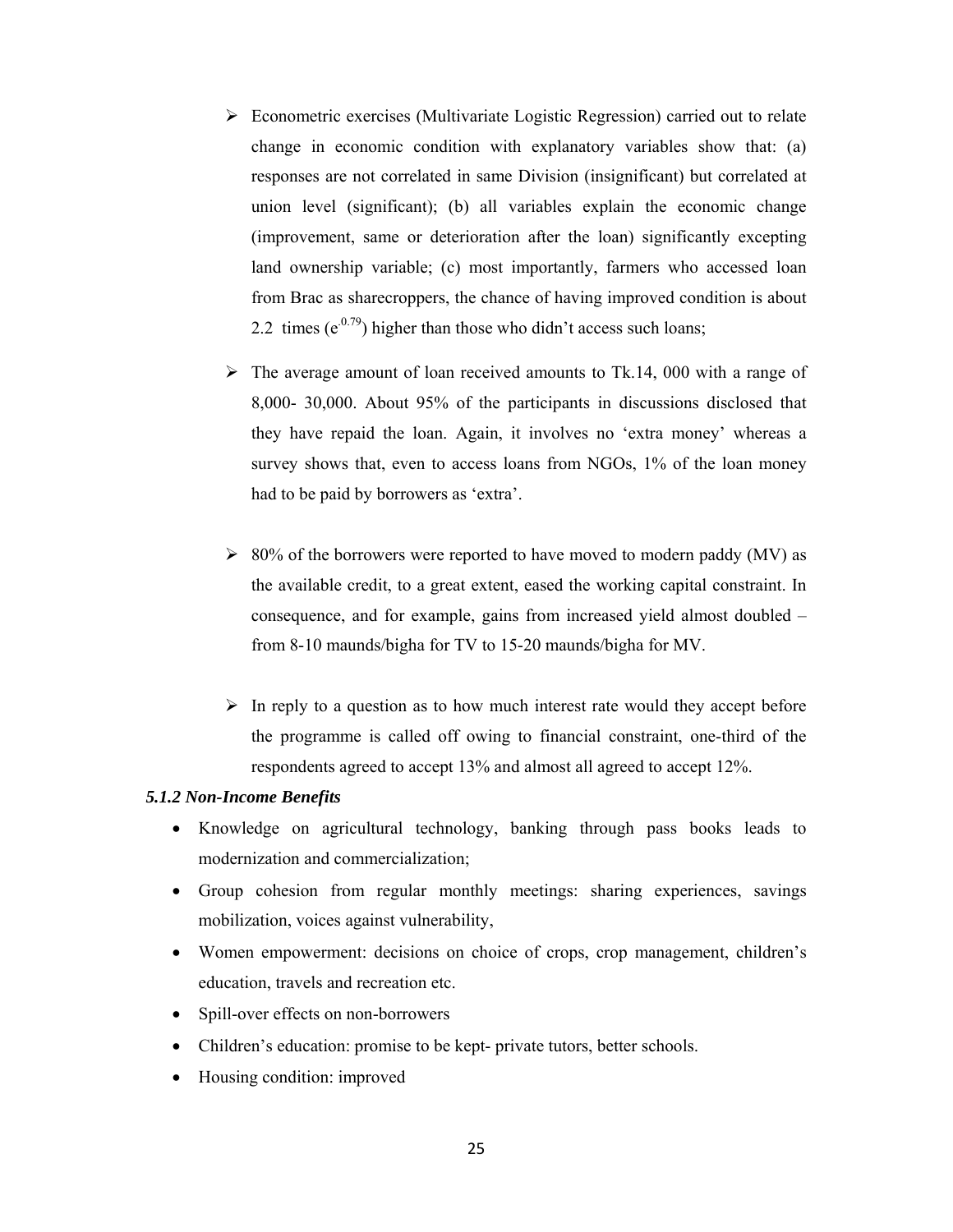• Access to Food: More and better quality food – fish and occasionally meat unheard before.

# **5.2 Identified Problems**

- o The survey data show that 10% of the borrowers are apparently ineligible to get this loan either due to bigger land size or already accessing loans from other sources.
- o As sharecroppers left earlier lenders, especially village owners and mohajons, in search of a 'soft' option like this credit, some of the inter-linkages were cut-off due to apathy from lenders.
- o In some areas, and in the face of weak monitoring, over enthusiasm in getting loans at subsidized 10% led to misuse of the credit money.
- o Only 30% of borrowers could scale up indicating that there is mismatch between structure of opportunities and the structure of endowments.

# **5.3 Policy Suggestion**

- 1. Bangladesh bank should continue this special credit program since the poorest of the villages get the opportunity of improving economic condition by utilizing the money.
- 2. The problem of targeting should duly be addressed through appropriate selection;
- 3. The loans may be extended to non-crop sector like livestock.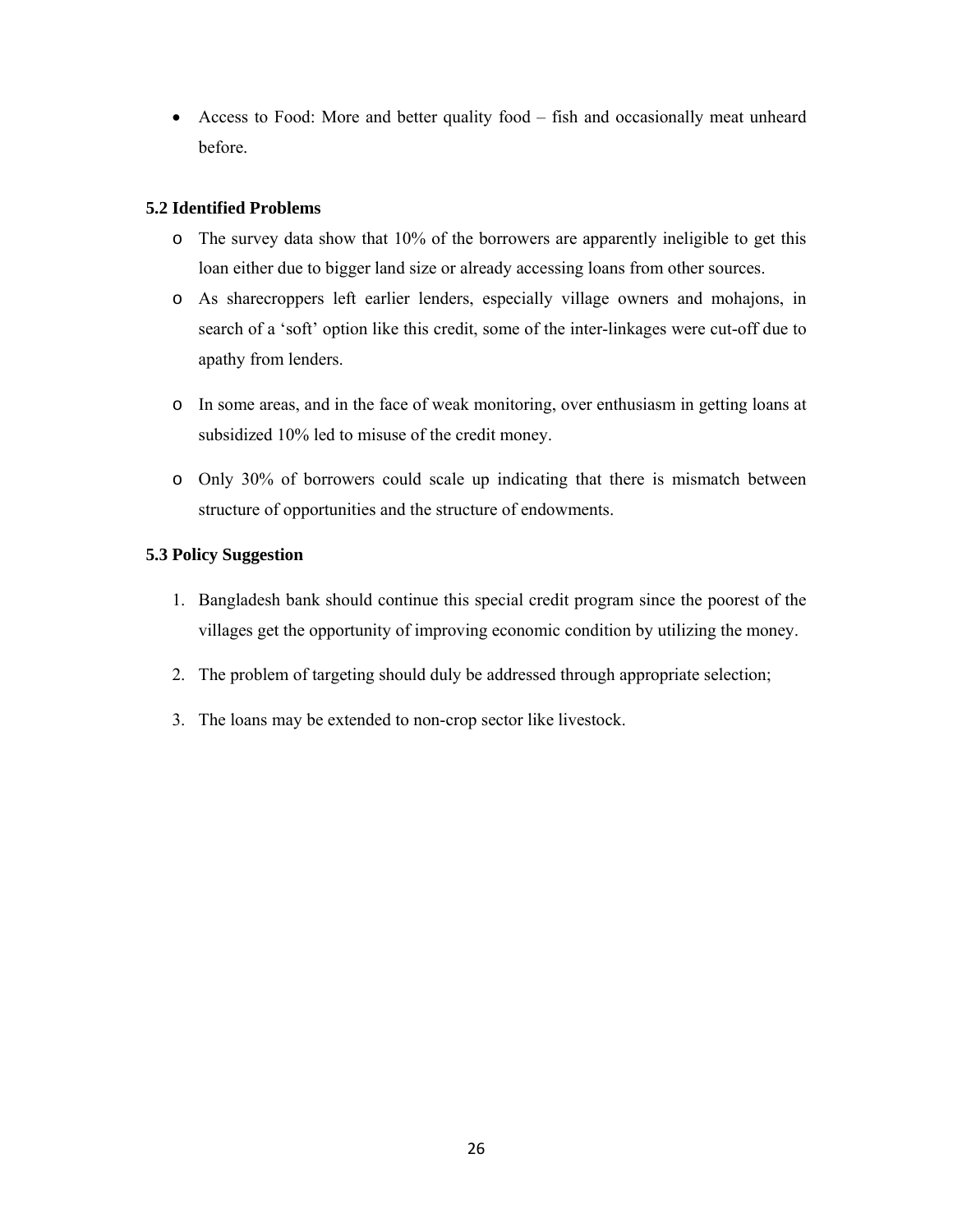#### **References**

Hosain, M., and Abdul Bayes (2009,2010), *Rural Economy and Livelihoods Insights from Bangladesh,* AH Development Publishing House.

BBS (2009), *Preliminary Report on Agricultural Census,2008.* 

Zeller,M., G.Schrieder, J. von Braun, and F. Heidues (1997), "Rural finance for food security for the poor: Implications of research and policy, *Food Policy Review*,No.4, IFPRI.

Baker, C.B., and J.A. Hopkin (1969), "Concepts of Finance Capital for a Capital-using Agriculture", *The American Journal of Agricultural Economics*, 51:1055-1064.

Planning Commission (2011),6<sup>th</sup> five year plan (FY2011-FY2015), *Accelerating Growth and Reducing Poverty*

Narayan, D., R. Chambers, M.K. Shah, and, Patti Petesch (2000), *Voices of the Poor: Crying out for Change*, Oxford University Press.

Sen,B., and D.Hulme (2004), *Chronic Poverty in Bangladesh: Tales of Ascent, Descent, Marginality and Persistence,* Bangladesh Institute of Development Stuides and Chronic Poverty Research Center (CPRC), University of Manchester, UK.